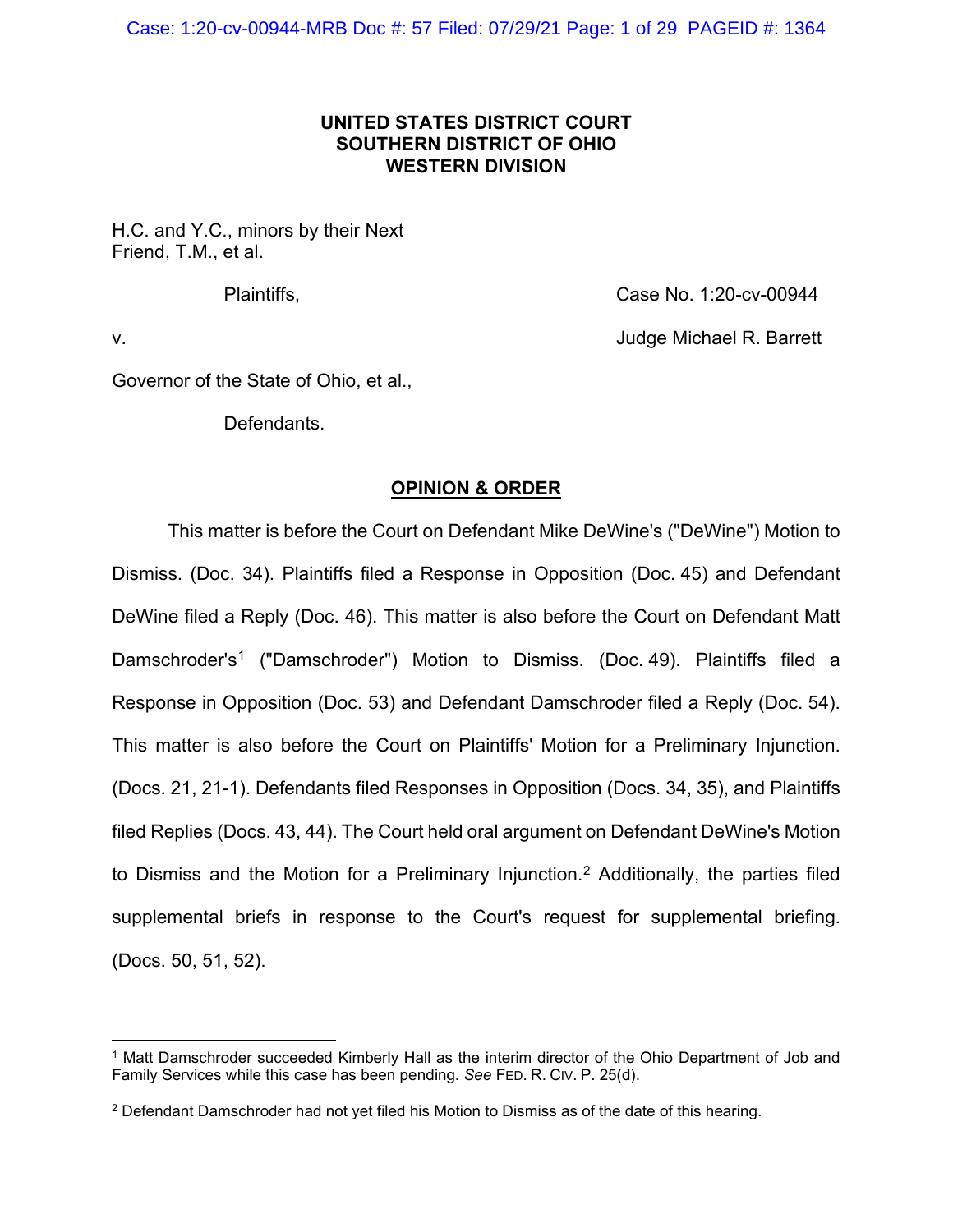## **I. BACKGROUND**

"When parents are unable to safely care for their own children, it is often grandparents, other relatives or kin, who step forward to provide a loving home for those children, either temporarily or permanently." (Doc. 50-2 PageID 1215) (Children's Bureau, U.S. Dep't of Health & Human Servs., Log No. ACYF-CB-IM-20-08, Information Memorandum (2020)). This case is about Ohio's implementation of Title IV-E of the Social Security Act and, more specifically, whether Ohio must make foster care maintenance payments to certain relative foster caregivers on behalf of certain foster children pursuant to that federal statute.

### **a. The Parties**

Plaintiffs live in Ohio. Plaintiffs are four foster children and four of their respective relative foster caregivers. Plaintiffs who are foster children bring suit through their next friends, *i.e.*, their relative foster caregivers. (Doc. 1-1 ¶¶ 16-17, 21); *see* Fed. R. Civ. P. 17(c)(2). Plaintiffs who are relative foster caregivers bring suit on their own behalf. (Doc. 1-1 ¶¶ 22-24).

## **i. Plaintiffs H.C., Y.C., and T.M.3**

Plaintiffs allege that H.C. and Y.C. are siblings, ages one and three respectively; T.M. is their grandmother; Hamilton County Job and Family Services approved H.C. and Y.C.'s placement in T.M.'s home; T.M. is an "approved relative foster parent;" Hamilton County Job and Family Services obtained temporary legal custody of H.C. and Y.C. in

<sup>3</sup> The Court previously granted Plaintiffs' unopposed Motion to Proceed Using Pseudonyms to protect the identity of the minor Plaintiffs and the disclosure of, *inter alia*, their involvement in the foster care system, financial means, mental health, and other special needs. (Doc. 27).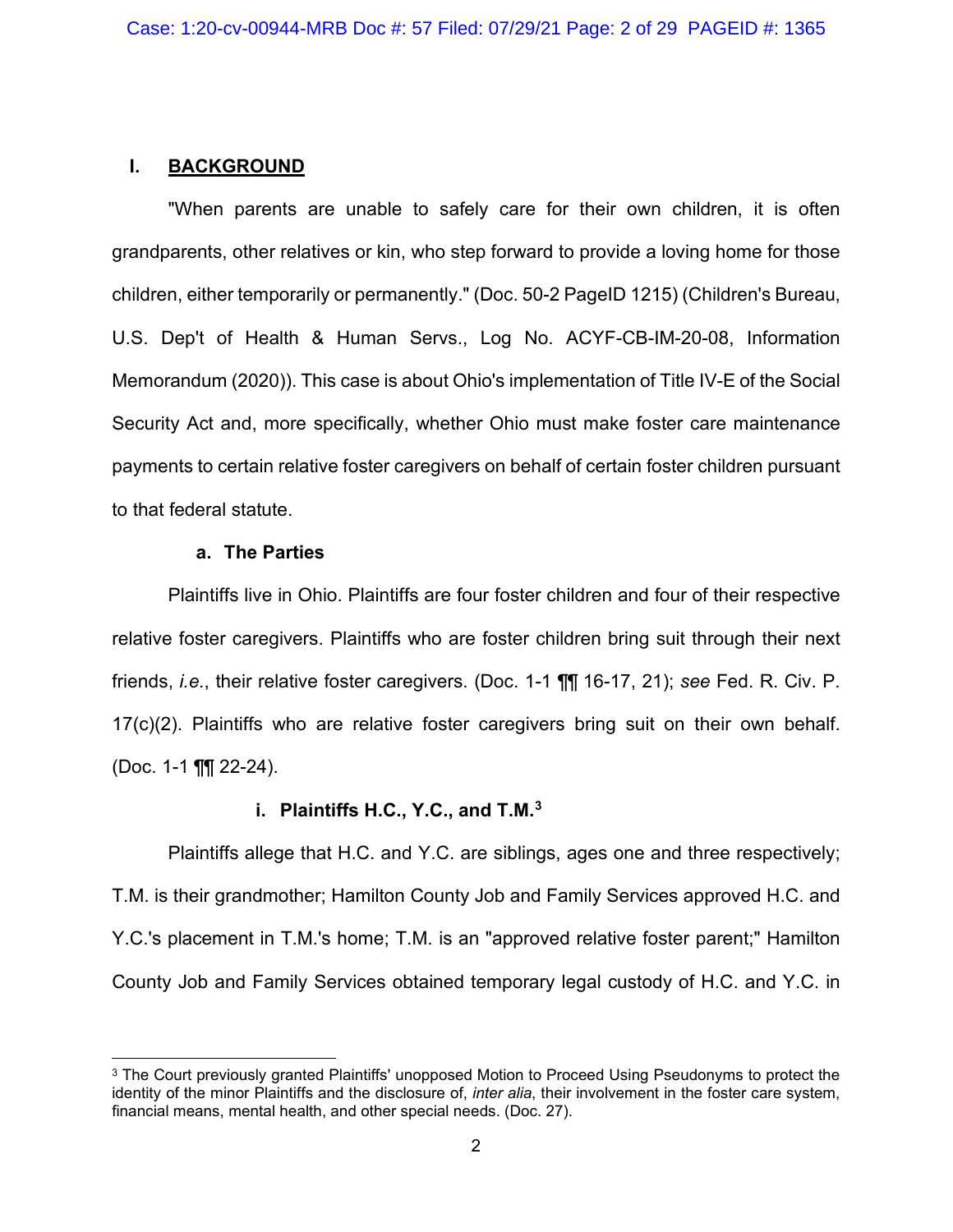#### Case: 1:20-cv-00944-MRB Doc #: 57 Filed: 07/29/21 Page: 3 of 29 PAGEID #: 1366

April 2020; no one affiliated with Hamilton County has informed T.M. of the availability of foster care maintenance payments under Title IV-E of the Social Security Act; and, in Hamilton County, the amount of foster care maintenance payments under Title IV-E of the Social Security Act provided to licensed foster caregivers ranges from \$1,500.00 to \$9,667.00 per month for two children, with higher payments available for foster children with special needs. (*Id.* ¶ ¶ 16, 22, 40).

#### **ii. Plaintiffs B.F. and D.R.**

Plaintiffs allege that B.F. is two years old; D.R. is her grandmother; the Franklin County Department of Job and Family Services Children's Services Division approved B.F.'s placement in D.R.'s home; D.R. is an "approved relative foster parent;" the Franklin County Children's Services Division obtained temporary legal custody of B.F. in April 2019; and no one affiliated with Franklin County has informed D.R. of the availability of foster care maintenance payments under Title IV-E of the Social Security Act. (*Id.* ¶¶ 17, 23).

#### **iii. Plaintiffs T.E., K.T., and T.T.**

Plaintiffs allege that T.E. is one year old; K.T. and T.T. are his aunt and uncle; the Cuyahoga County Department of Job and Family Services Children Services Division obtained temporary legal custody of B.F. in November 2019; the Cuyahoga County Department of Job and Family Services Children Services Division approved T.E.'s placement in K.T.'s and T.T's home in December 2019; K.T. and T.T. are "approved relative foster parents;" no one affiliated with Cuyahoga County has informed K.T. or T.T of the availability of foster care maintenance payments under Title IV-E of the Social Security Act; and, in Cuyahoga County, the amount of foster care maintenance payments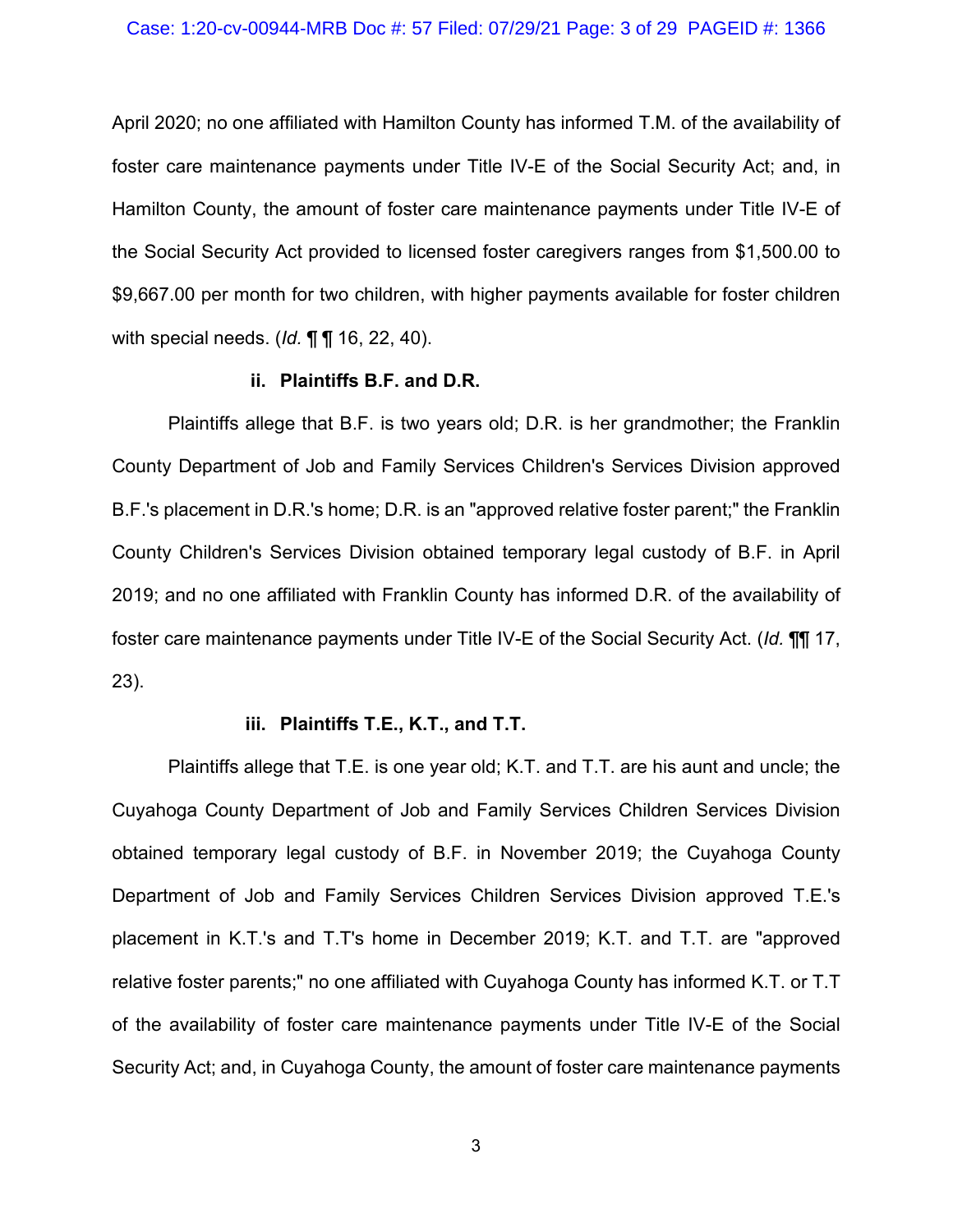under Title IV-E of the Social Security Act provided to licensed foster caregivers ranges from \$615.00 to \$2,371.00 per month per child, with higher payments available for children with special needs. (*Id.* ¶¶ 18, 21, 24, 40).

#### **iv. Defendants**

Plaintiffs allege that Defendant DeWine is the Governor of the State of Ohio; as Governor, among other responsibilities, Defendant DeWine serves as Ohio's chief executive and oversees cabinet departments and officials; and the Ohio Department of Job and Family Services ("ODJFS") is one such executive agency that Defendant DeWine oversees. (*Id.* ¶ 25).

Defendant Damschroder is the interim director, and executive head, of ODJFS. Plaintiffs allege that ODJFS is the state agency that is statutorily mandated to administer federal payments for foster care made pursuant to Title IV-E of the Social Security Act, and Defendant Damschroder has the authority and responsibility to adopt rules to implement this authority. (*Id.* ¶¶ 31-32). Plaintiffs allege that, in his official capacity, Defendant Damschroder has the responsibility to promulgate, administer, comply with and enforce regulations, policies, and practices necessary to carry out the terms and requirements of federal spending programs; to qualify Ohio for the receipt of federal funds under such programs; and to cooperate with other state and federal agencies for the proper administration of ODJFS programs. (*Id.*)

## **b. Title IV-E of the Social Security Act**

The Adoption Assistance and Child Welfare Act of 1980, 42 U.S.C. § 670 *et seq.*, also known as Title IV-E of the Social Security Act ("Title IV-E"), "is Spending Clause legislation directed at state administration of foster care and adoption assistance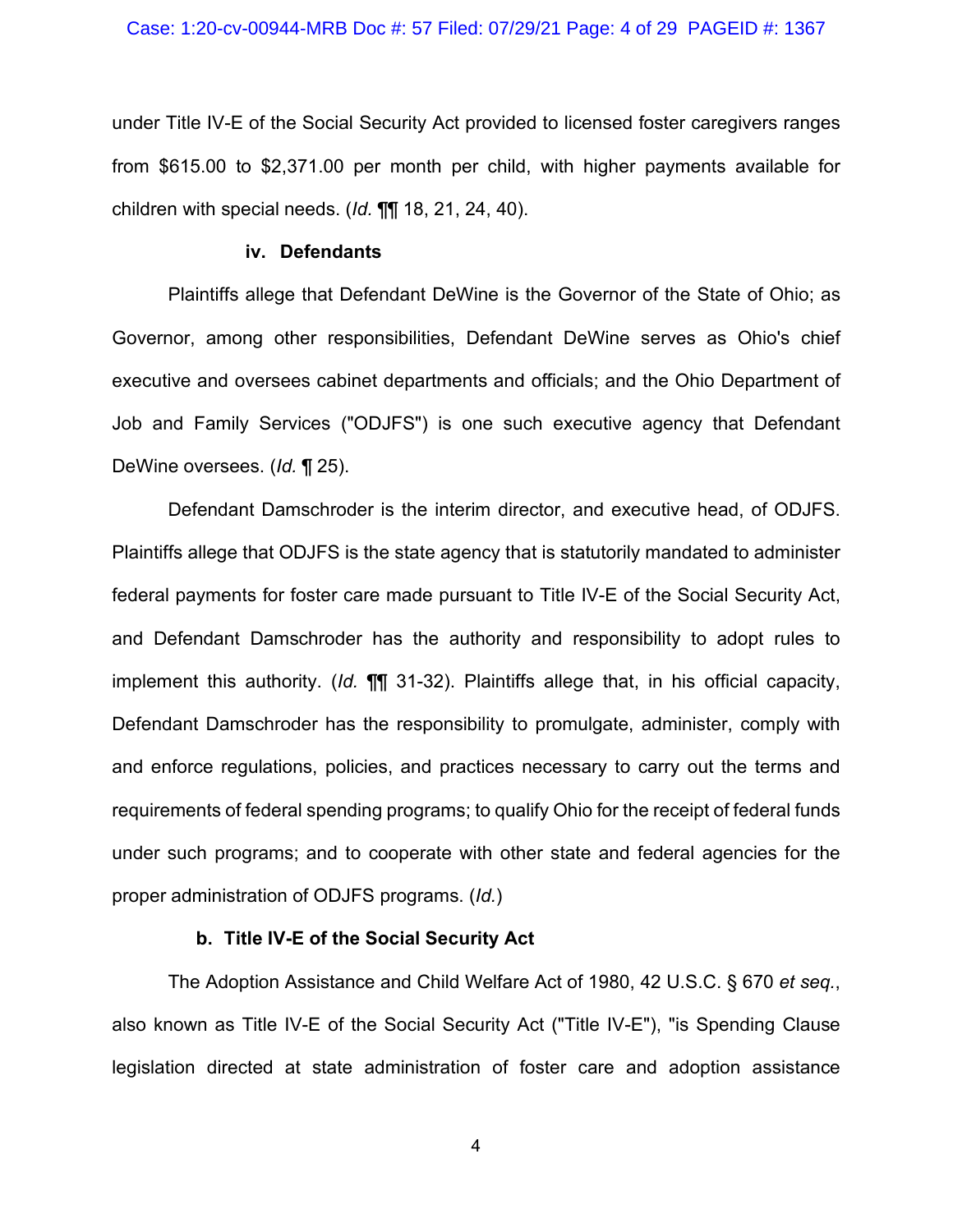#### Case: 1:20-cv-00944-MRB Doc #: 57 Filed: 07/29/21 Page: 5 of 29 PAGEID #: 1368

services." *New York State Citizens' Coal. for Children v. Poole,* 922 F.3d 69, 77 (2d Cir. 2019), *cert. denied*, 140 S. Ct. 956, 206 L. Ed. 2d 120 (2020); *D.O. v. Glisson*, 847 F.3d 374, 376 (6th Cir. 2017). Congress enacted Title IV-E, in part, "to strengthen the program of foster care assistance for needy and dependent children." Pub. L. 96- 272,94 Stat. 500 (1980). One of the ways that Title IV-E does so is through its creation of the foster care maintenance payments program.4 *New York State Citizens' Coal. for Children,* 922 F.3d at 73. Under Title IV-E's foster care maintenance payments program, participating states receive federal financial aid in exchange for making foster care maintenance payments on behalf of certain eligible foster children. *Id.*

To be eligible to receive federal funds under Title IV-E, a state must submit a plan to the U.S. Secretary of Health and Human Services ("the Secretary") for approval. 42 U.S.C. § 671(a). Section 671, titled "State plan for foster care and adoption assistance," details the thirty-six specific criteria that a state's plan must include to qualify for federal payments under Title IV-E. *Id.* Pertinent here, a state's plan must "provide[ ] for foster care maintenance payments in accordance with section 672." *Id.* A state's plan must also provide for the establishment or designation of a state authority that is responsible for establishing and maintaining licensing standards for foster family homes, and those standards must be reasonably in accord with the recommended standards of national organizations. *Id.* § 671(a)(10)(A). The state's plan must apply these licensing standards to any foster family home that receives Title IV-E funds. *Id.* § 671(a)(10)(B). The state's plan must also provide that waivers of any established licensing standards for

<sup>4</sup> Title IV-E also created an adoption and guardianship assistance program. *See* 42 U.S.C. § 673.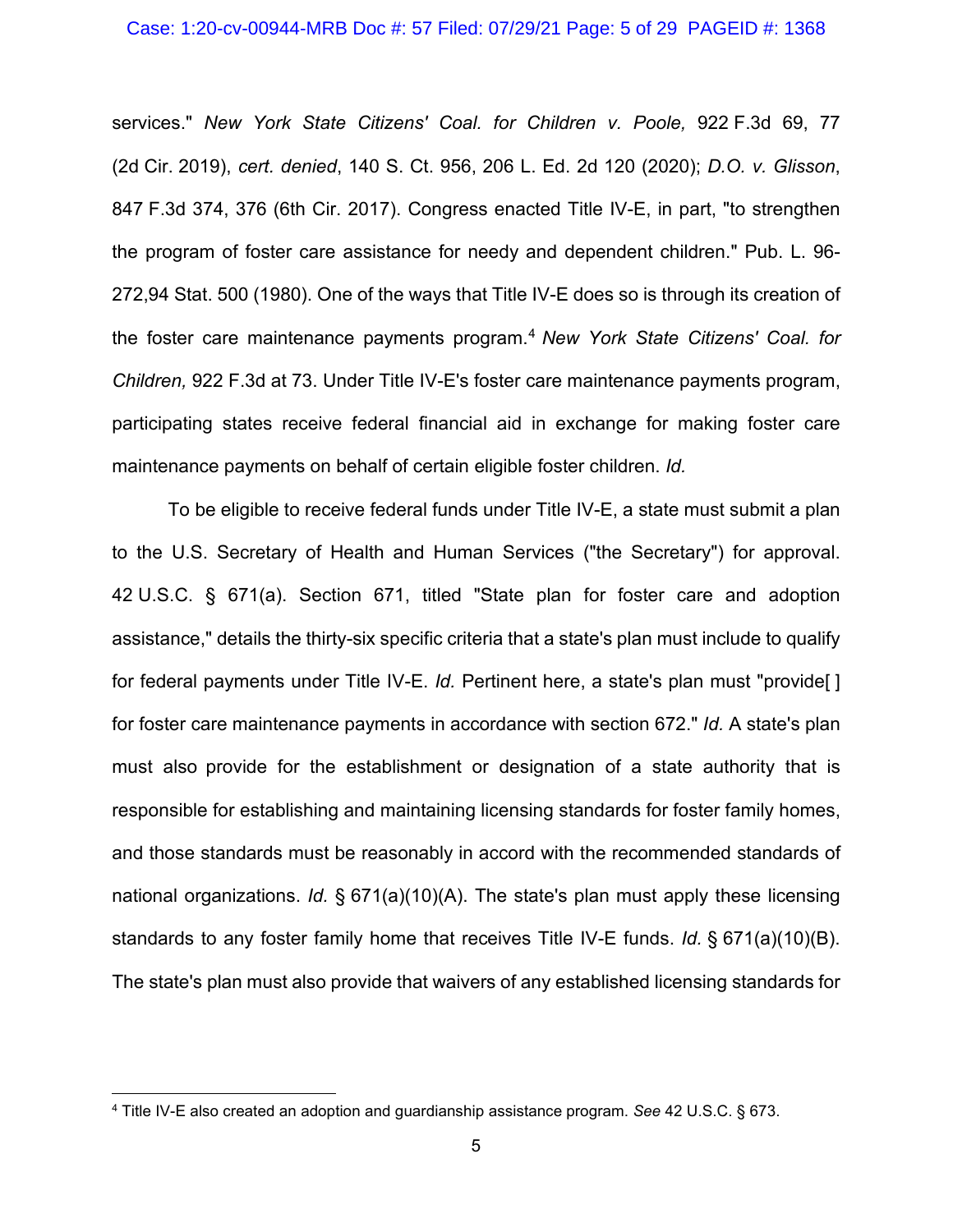foster family homes may be made only for non-safety standards, in relative foster family

homes, on a case-by-case basis, for specific children.<sup>5</sup> *Id.* § 671(a)(10)(D).

Other examples of requirements that a state's plan must include to qualify for

federal payments under Section 671 and Title IV-E are that a state's plan must "provide[]

that the State shall consider giving preference to an adult relative over a non-related

caregiver when determining a placement for a child, provided that the relative caregiver

meets all relevant State child protection standards," and

provide[] that, within 30 days after the removal of a child from the custody of the parent or parents of the child, the State shall exercise due diligence to identify and provide notice to the following relatives: all adult grandparents, all parents of a sibling of the child, where such parent has legal custody of such sibling, and other adult relatives of the child (including any other adult relatives suggested by the parents), subject to exceptions due to family or domestic violence, that—

(a) specifies that the child has been or is being removed from the custody of the parent or parents of the child;

(b) explains the options the relative has under Federal, State, and local law to participate in the care and placement of the child, including any options that may be lost by failing to respond to the notice; [and]

(c) describes the requirements under [42 U.S.C. § 671(a)(10) regarding a State's established licensing standards] to become a foster family home and the additional services and supports that are available for children placed in such a home.

*Id.* §§ 671(a)(19), (29).

 $5$  Examples of permissible waivers are the waiver of the square footage requirement of the relative's home, the age of the caregiver, and the number of children placed in the relative's home. Title IV-E Foster Care Eligibility Reviews and Child and Family Services State Plan Reviews, 65 Fed. Reg. 4020-01, 4033 (Jan. 25, 2000); (Doc. 50-2 PageID 1217) (Log No. ACYF-CB-IM-20-08, Information Memorandum (2020)).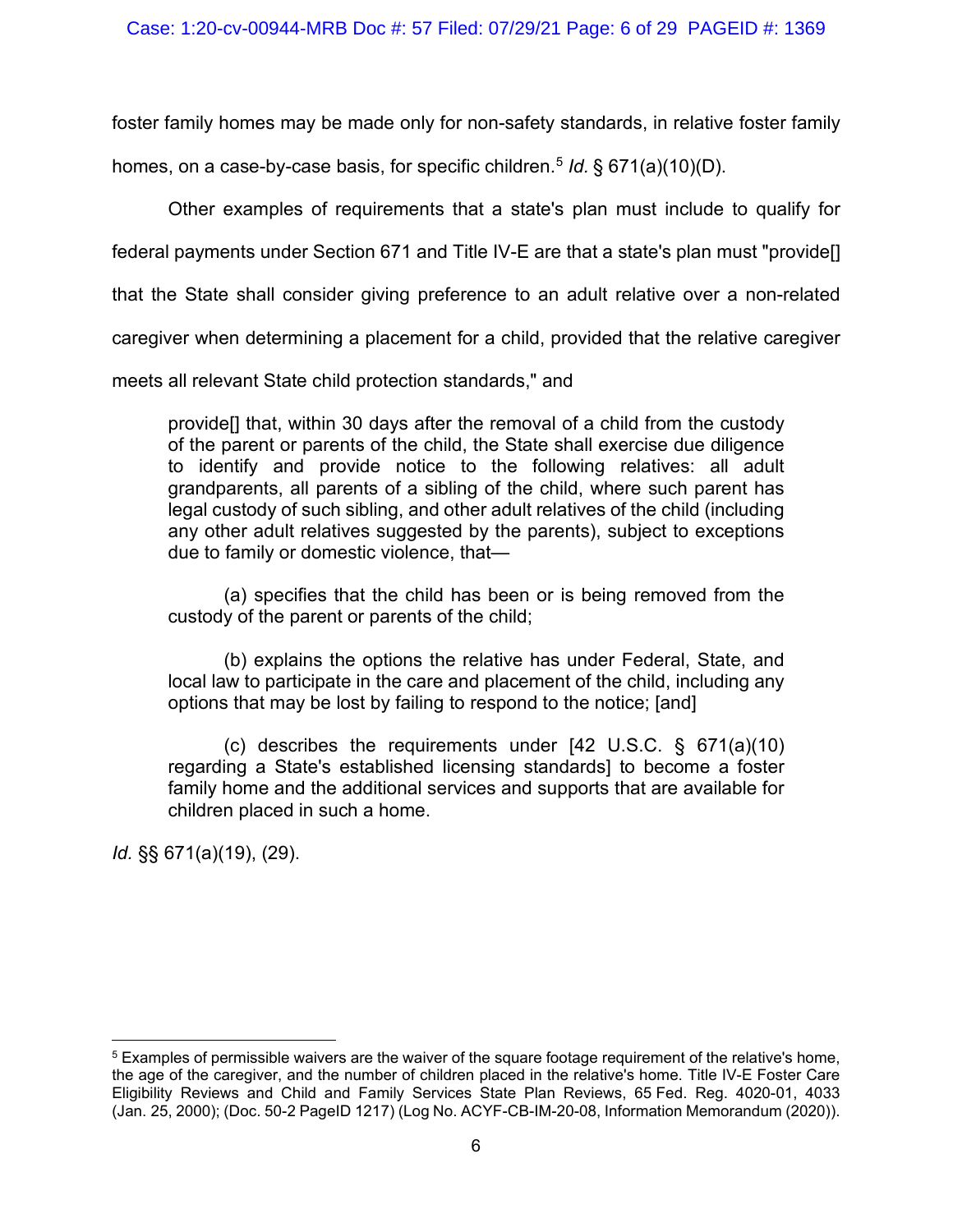Once the Secretary approves a state's plan under Section 671, Section 672(a)(1),

titled "Foster care maintenance payments program," provides that:

Each State with a plan approved under this part shall make foster care maintenance payments on behalf of each child who has been removed from the home of a relative . . . into foster care if--

(A) the removal and foster care placement met, and the placement continues to meet, the requirements of [Section 672(a)(2)]; and

(B) the child, while in the home, would have met the [Aid to Families with Dependent Children ("AFDC")] eligibility requirement of [Section 672(a)(3)].

*Id.* § 672(a)(1). Section 672(a)(1), therefore, restricts the class of children eligible for foster care maintenance payments. One way that Section 672(a)(1) so restricts is that the removal and foster care placement of a child must meet specific requirements. For example, after removal, the child must be in the custody of the state's agency that administers the state's plan. *Id.* § 672(a)(2)(B). Another example is that the child must be placed in a "foster family home." *Id.* § 672(a)(2)(C). Title IV-E defines "foster family home" as "the home of an individual or family that is licensed or approved by the State in which it is situated as a foster family home that meets the standards established for the licensing or approval." *Id.* § 672(c)(1)(A).

A second way that Section 672(a)(1) restricts the class of children eligible for foster care maintenance payments is the requirement that the child—while in "the home of a relative" referenced in Section 672(a)(1)'s first sentence—would have met the AFDC eligibility requirement. This AFDC income eligibility requirement requires the child to have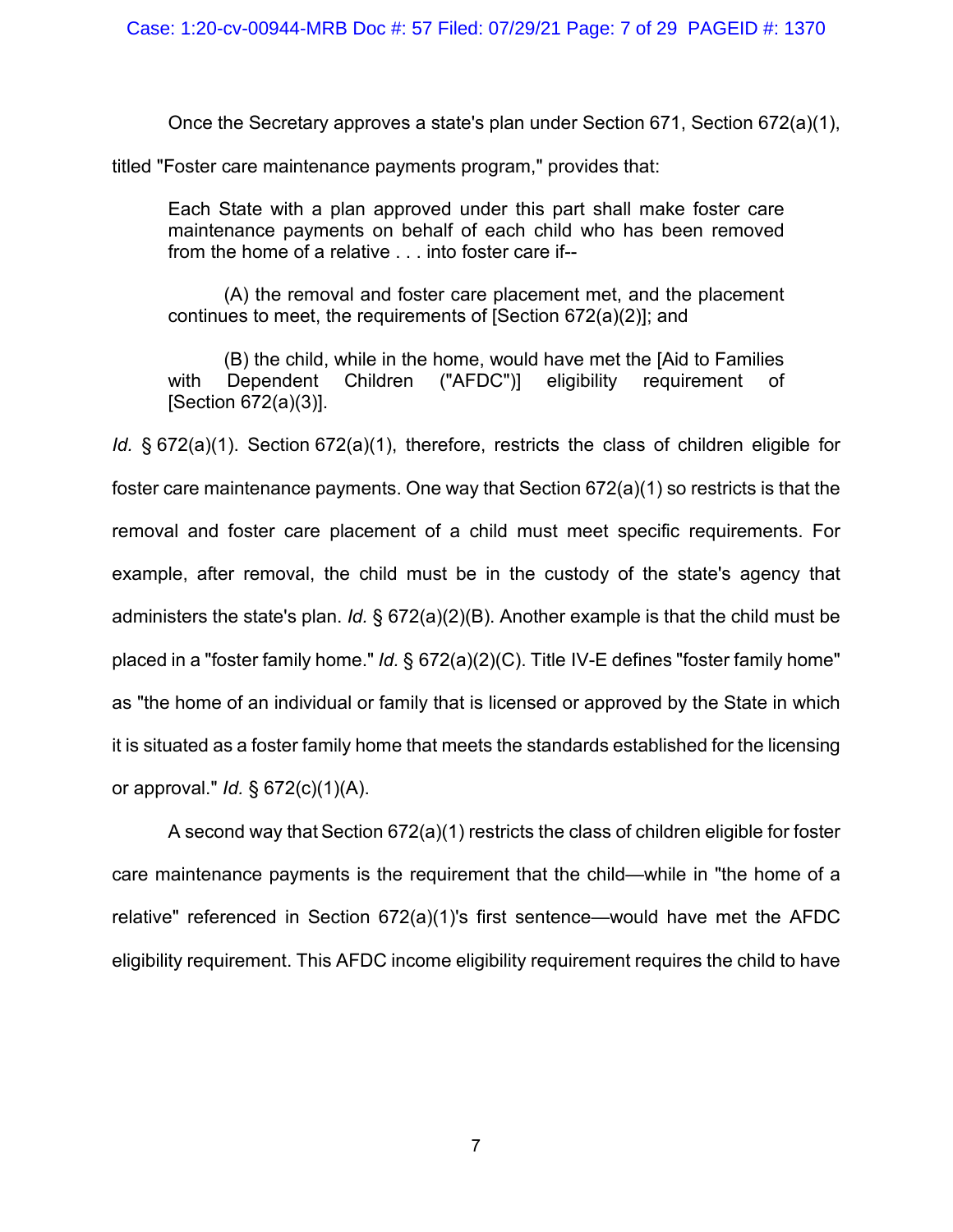been eligible for AFDC based on the now-defunct<sup>6</sup> AFDC 100% need standard that was in effect on July 16, 1996.

Section 675, titled "Definitions," defines what constitutes a "foster care maintenance payment" under Title IV-E. 42 U.S.C. § 675(4)(A). This section provides that foster care maintenance payments are payments to cover the cost of, and the cost of providing,

food, clothing, shelter, daily supervision, school supplies, a child's personal incidentals, liability insurance with respect to a child, reasonable travel to the child's home for visitation, and reasonable travel for the child to remain in the school in which the child is enrolled at the time of placement.

*Id.*

Section 674, titled "Payments to States," describes when a state is entitled to reimbursement from the federal government under Title IV-E. After the state pays foster care maintenance payments on behalf of each eligible child, the state may seek partial reimbursement from the federal government. 42 U.S.C. § 674. "Briefly put, states are entitled to reimbursement of a percentage of payments made under Section 672, as well as other costs including training and information systems expenditures." *New York State Citizens' Coal. for Children*, 922 F.3d at 77 (citing 42 U.S.C. § 674(a)(1),(3)).

## **c. Foster Care in Ohio**

Ohio operates a state-supervised, county-administered foster care system. Title 51 of the Ohio Revised Code is devoted to regulating public welfare, and Chapter 5103 is devoted to establishing ODJFS and placing children into temporary homes. *Ohio Dep't of Job & Family Servs. v. Lifeway for Youth, Inc*., 2007-Ohio-6183,

<sup>6</sup> In 1996, the Temporary Assistance for Needy Families program, also known as "TANF," replaced the AFDC program. *Walton v. Hammons*, 192 F.3d 590, 591 (6th Cir. 1999).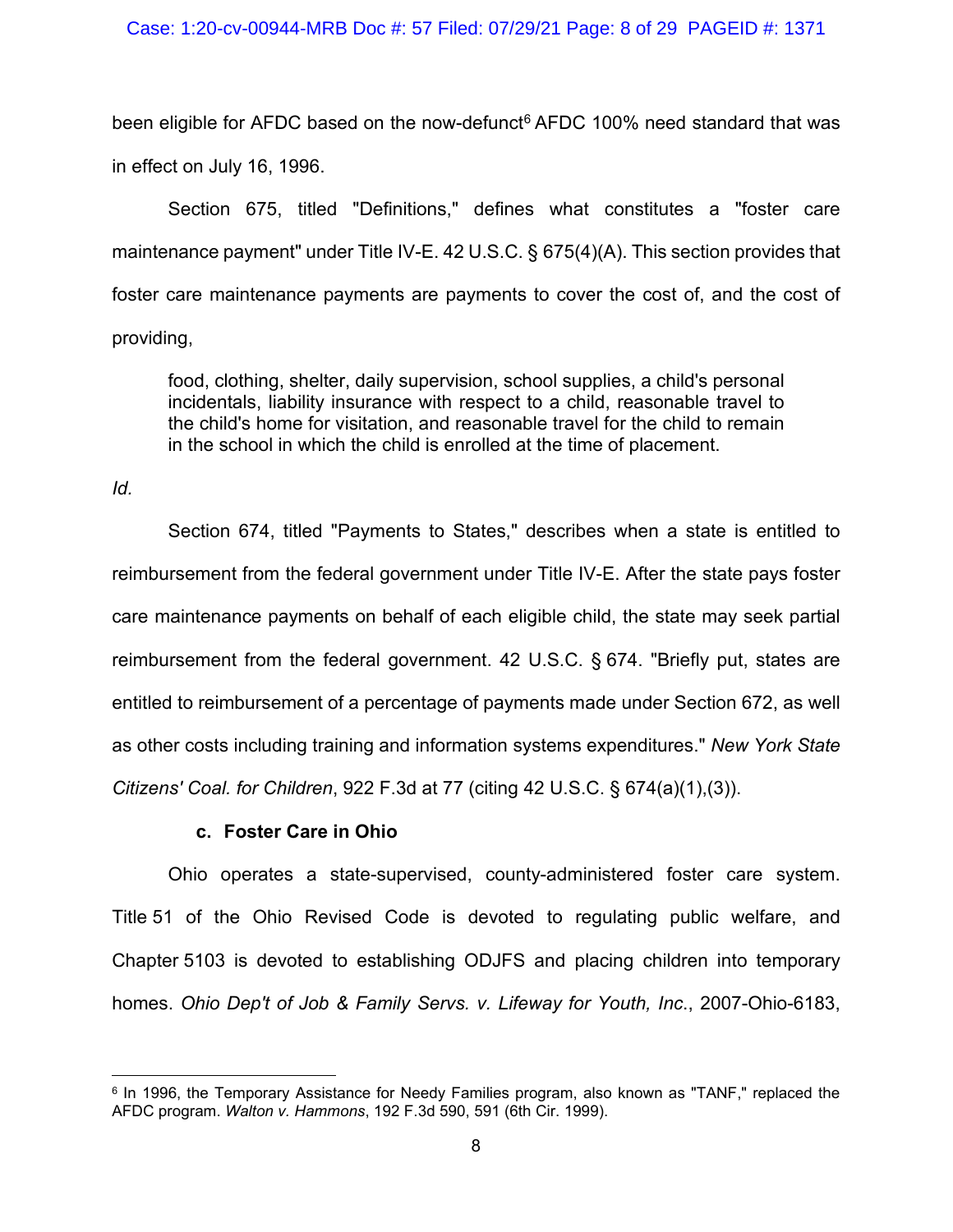¶ 6, 173 Ohio App. 3d 648, 651, 879 N.E.2d 861, 863. Ohio Revised Code § 5103.03 grants ODJFS extremely broad discretion over certification of foster care homes. *See id.* In this regard, the Ohio Revised Code and Ohio Administrative Code refer to a foster home "certificate." *See, e.g.*, Ohio Rev. Code §§ 5103.03(B)(2) (ODJFS shall issue a "certificate" when requirements are met), 5103.031 (a "certificate" shall not be issued to foster home unless preplacement trainings are completed). For purposes of this Opinion & Order, the terms "license" and "licensed," as used in Title IV-E, and the terms "certificate" and "certified," as used in the Ohio Revised and Administrative Codes, mean the same thing. (Doc. 50 PageID 1084); (Doc. 51 PageID 1230).

## **i. Title IV-E State Plan**

Ohio has an approved Title IV-E state plan that it last amended on January 11, 2018. <sup>7</sup> AGENCY PLAN FOR TITLE IV-E OF THE SOCIAL SECURITY ACT FOSTER CARE AND ADOPTION ASSISTANCE STATE OF OHIO, https://jfs.ohio.gov/ocf/2018- Ohio-Title-IV-E-State-Plan-amended-1-30-18.stm, (last visited July 29, 2021); *cf.* 45 C.F.R. § 1356.20(d) ("Once the title IV-E plan has been submitted and approved, it shall remain in effect until amendments are required."). Ohio has thus agreed to be bound by all of the federal requirements under Title IV-E. *Adoptive Family #1 v. Warren Cty., Ohio/Warren Cty. Bd. of Commissioners*, No. 1:18-CV-179, 2018 WL 3117513, at \*4 (S.D. Ohio June 25, 2018), *objections overruled*, No. 1:18-CV-179, 2018 WL 4854616 (S.D. Ohio Oct. 5, 2018).

Ohio enacted statutes and regulations to implement its participation in the foster care maintenance payments program under Title IV-E. *See, e.g.*, Ohio Rev. Code.

 $<sup>7</sup>$  The Court may take judicial notice of undisputed information contained on government websites.</sup> *See Demis v. Sniezek*, 558 F.3d 508, 513 n.2 (6th Cir. 2009); *cf.* Fed. R. Evid. 902(5).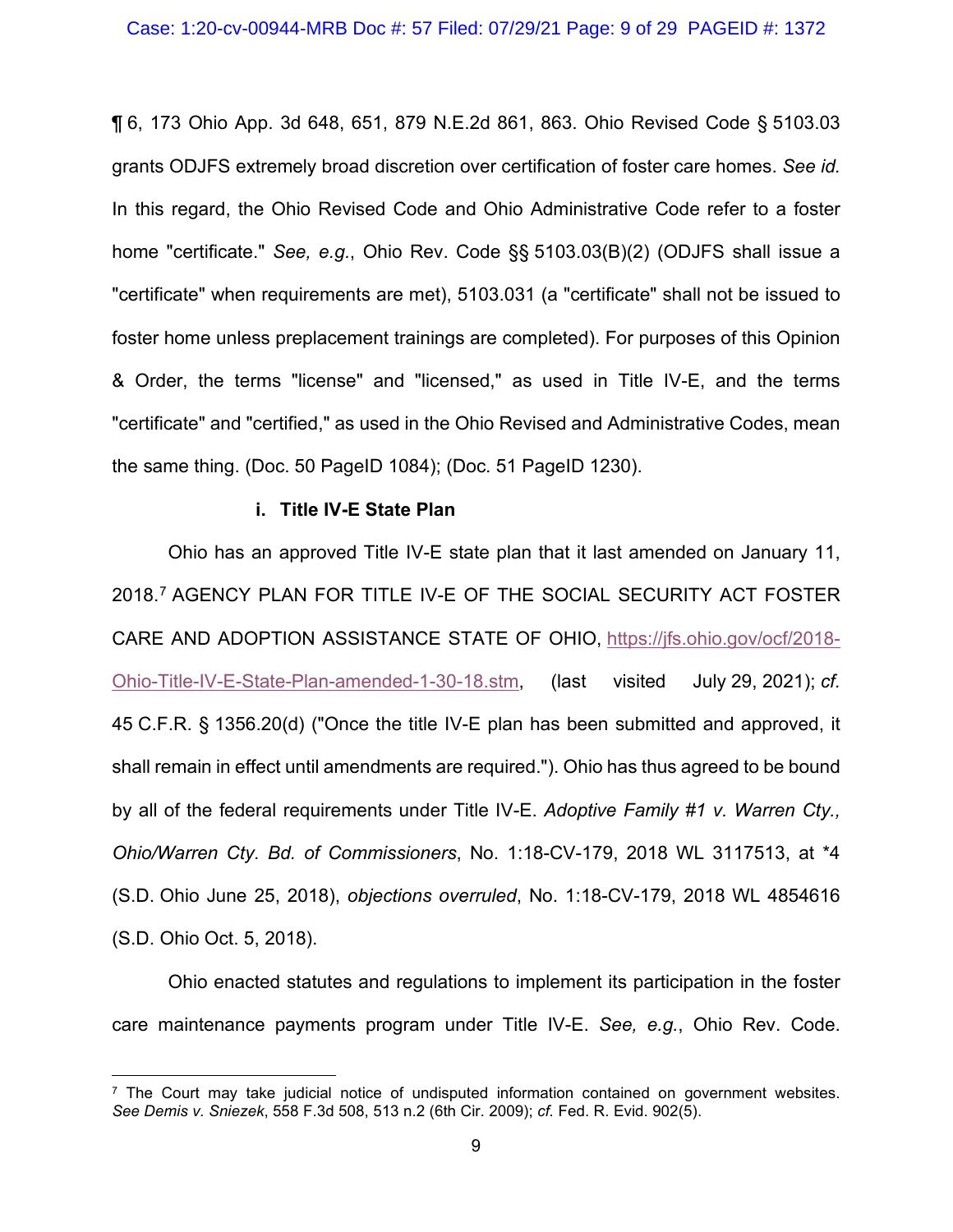§ 5101.141 ("Foster care and adoption assistance payments"); Ohio Admin. Code § 5101:2-47-10 ("Reimbursement for Title IV-E foster care maintenance (FCM) costs for a foster home"). ODJFS is the designated state agency charged with administering foster care maintenance payments made pursuant to Title IV-E. Ohio Rev. Code. § 5101.141(B)(1). While ODJFS supervises the foster care maintenance payments, Ohio's individual counties are tasked with actually issuing foster care maintenance payments to eligible foster family homes in compliance with Title IV-E. *Id.* § 5101.141(C); *see* Ohio Admin. Code § 5101:2-47-10.

Additionally, Ohio has implemented 42 U.S.C. § 671(a)(10)(D)'s waiver provision and permits waivers of certain non-safety related licensing standards, for relative foster homes, for specific children in care, on a case-by-case basis. (Doc. 50-2 PageID 1216, 1226) (Log No. ACYF-CB-IM-20-08, Information Memorandum (2020)). Not all states permit such waivers. (*Id.* at PageID 1216-17, 1225-26).

## **ii. Kinship Support Program**

On December 29, 2020, while the parties were briefing responses to Plaintiffs' Motion for a Preliminary Injunction in this matter, Defendant DeWine signed Amended Substitute Senate Bill 310 ("S.B. 310") into law, and the law went into effect the same day. Ohio Rev. Code § 5101.881. S.B. 310 establishes Ohio's "kinship<sup>8</sup> support program"

<sup>8</sup> Ohio defines "kingship caregiver" as any of the following who is 18 years of age or older and is caring for a child in place of the child's parents:

<sup>(</sup>A) The following individuals related by blood or adoption to the child:

<sup>(1)</sup> Grandparents, including grandparents with the prefix "great," "great-great," or "great-great-great";

<sup>(2)</sup> Siblings;

<sup>(3)</sup> Aunts, uncles, nephews, and nieces, including such relatives with the prefix

<sup>&</sup>quot;great," "great-great," "grand," or "great-grand";

<sup>(4)</sup> First cousins and first cousins once removed.

<sup>(</sup>B) Stepparents and stepsiblings of the child;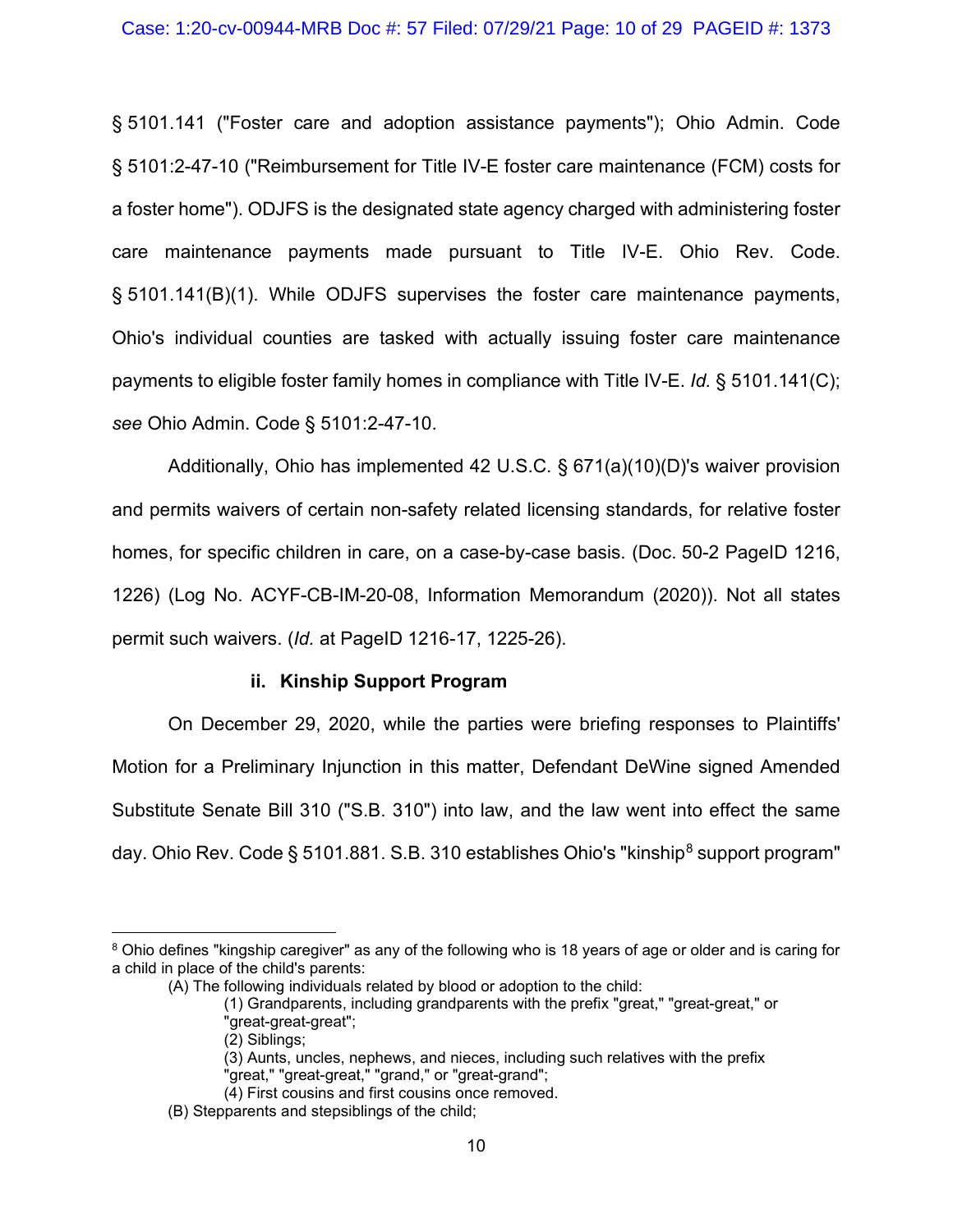## Case: 1:20-cv-00944-MRB Doc #: 57 Filed: 07/29/21 Page: 11 of 29 PAGEID #: 1374

("KSP"). The new law provides that ODJFS "shall coordinate and administer the program to the extent funds are appropriated and allocated for this purpose," *id.*, and that the director of ODJFS "may adopt rules for the administration of the [KSP], *id.* § 5101.8811. Defendant DeWine directed ODJFS "to establish a methodology to provide kinship caregivers, . . . , with kinship support payments no later than June 1, 2021 and to issue eligible kinship caregivers support payments retroactively from [December 29, 2020]." (Doc. 34-2) (Executive Order 2020-43D).

Ohio's KSP shall pay kinship caregivers who receive placement of a child in the temporary or permanent custody of a public children services agency, or under the Title IV-E agency with legal responsibility for the care and placement of the child, and do not have foster home certification. Ohio Rev. Code § 5101.884. Payments under Ohio's KSP "shall be ten dollars and twenty cents per child, per day, to the extent funds are available." *Id.* § 5101.885.

Under Ohio's KSP, payments shall be made to kinship caregivers: for not more than nine months after December 29, 2020, if a child has been placed with the kinship caregiver as of December 29, 2020; for not more than nine months after the placement of a child with the kinship caregiver, if the placement occurs during the nine-month period that begins on December 29, 2020; or, for not more than six month after the date of placement of a child with the kinship caregiver, if the placement occurs after the ninemonth period that began on December 29, 2020. *Id.* § 5101.886.

<sup>(</sup>C) Spouses and former spouses of individuals named in divisions (A) and (B) of this section;

<sup>(</sup>D) A legal guardian of the child;

<sup>(</sup>E) A legal custodian of the child;

<sup>(</sup>F) Any nonrelative adult that has a familiar and long-standing relationship or bond with the child or the family, which relationship or bond will ensure the child's social ties. Ohio Rev. Code §§ 5101.85, 5101.88(B).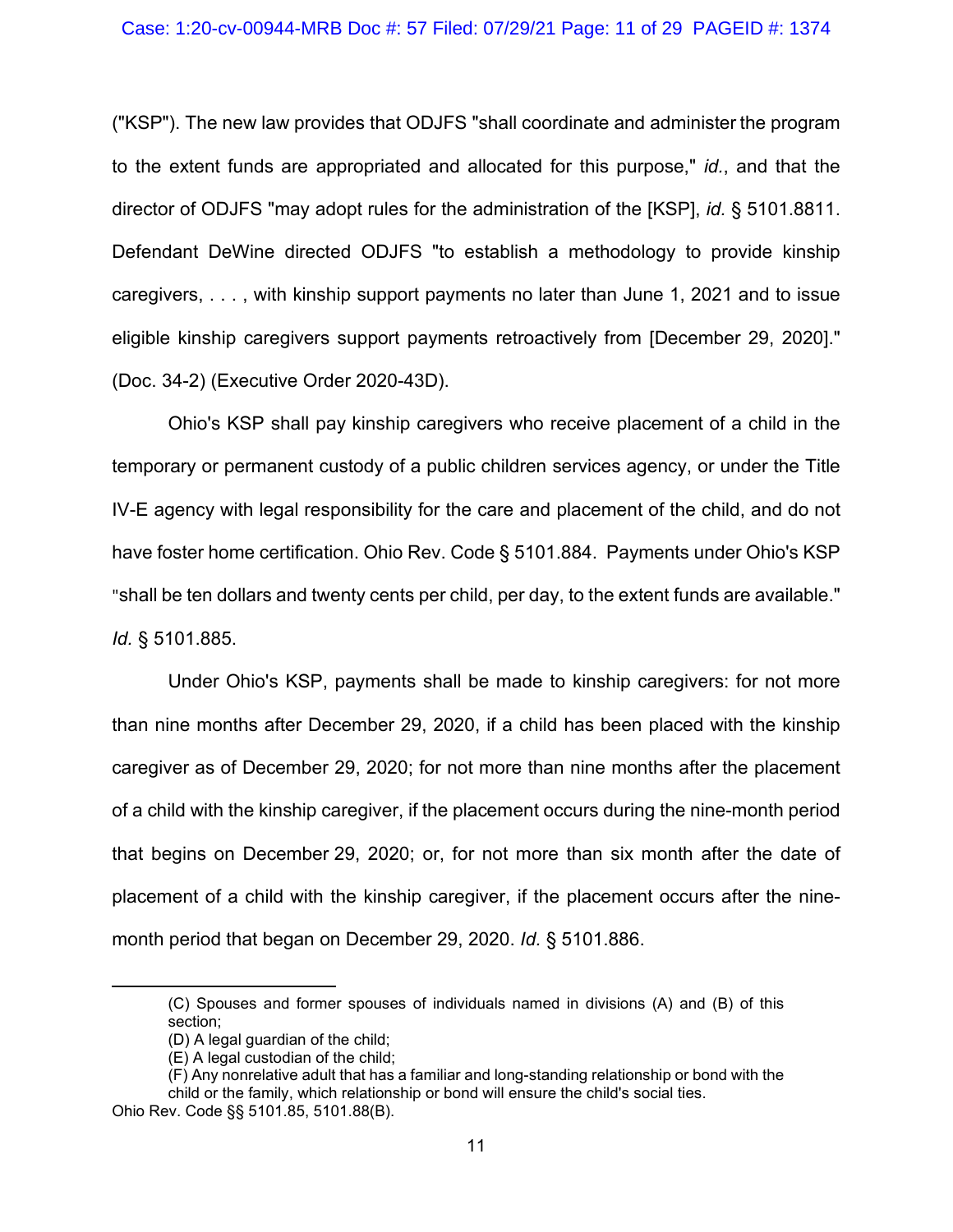Payments under Ohio's KSP end when any of the following occur: the kinship caregiver obtains foster home certification; the six- or nine-month period in Ohio Revised Code § 5101.886 runs; or the child's placement with the kinship caregiver is terminated or otherwise ceases. *Id.* § 5101.887.

If a kinship caregiver obtains foster home certification, the kinship caregiver "shall receive foster care maintenance payments equal to the custodial agency rate as determined by the certifying agency, which is either the custodial agency, private child placing agency, or private non-custodial agency." *Id.* § 5101.889.

## **d. Current Lawsuit**

This is a putative class action against Defendants in their official capacities only. (Doc. 1-1). Plaintiffs, under 42 U.S.C. § 1983, bring one count against Defendants for alleged violations of their statutory rights under Title IV-E and seek declaratory and injunctive relief. <sup>9</sup> (*Id.*) Plaintiffs argue that Defendants' failure to make foster care maintenance payments to "approved relative foster parents," on behalf of eligible relative foster children, violates Defendants' statutory obligations under 42 U.S.C. § 672. (*Id.*) Plaintiffs subsequently filed a Motion for Preliminary Injunction. (Doc. 21).10

Defendant DeWine filed a combined Motion to Dismiss and Response in Opposition to the Motion for Preliminary Injunction. (Doc. 34). With respect to his Motion to Dismiss, he contends that Plaintiffs' claim is moot, the Eleventh Amendment of the U.S.

<sup>9</sup> Plaintiffs' Complaint does not include constitutional claims for violations of their right to familial association or to equal protection or due process. *See, e.g.*, *Glisson*, 847 F.3d at 376; *Adoptive Fam. #1*, 2018 WL 3117513, at \*3.

<sup>&</sup>lt;sup>10</sup> Plaintiffs also filed a Motion for Class Certification. (Doc. 19). During a December 16, 2020 telephone status conference, the Court ordered the parties to complete the briefing on the Motion for a Preliminary Injunction and Motions to Dismiss before briefing Defendants' responses to the Motion for Class Certification.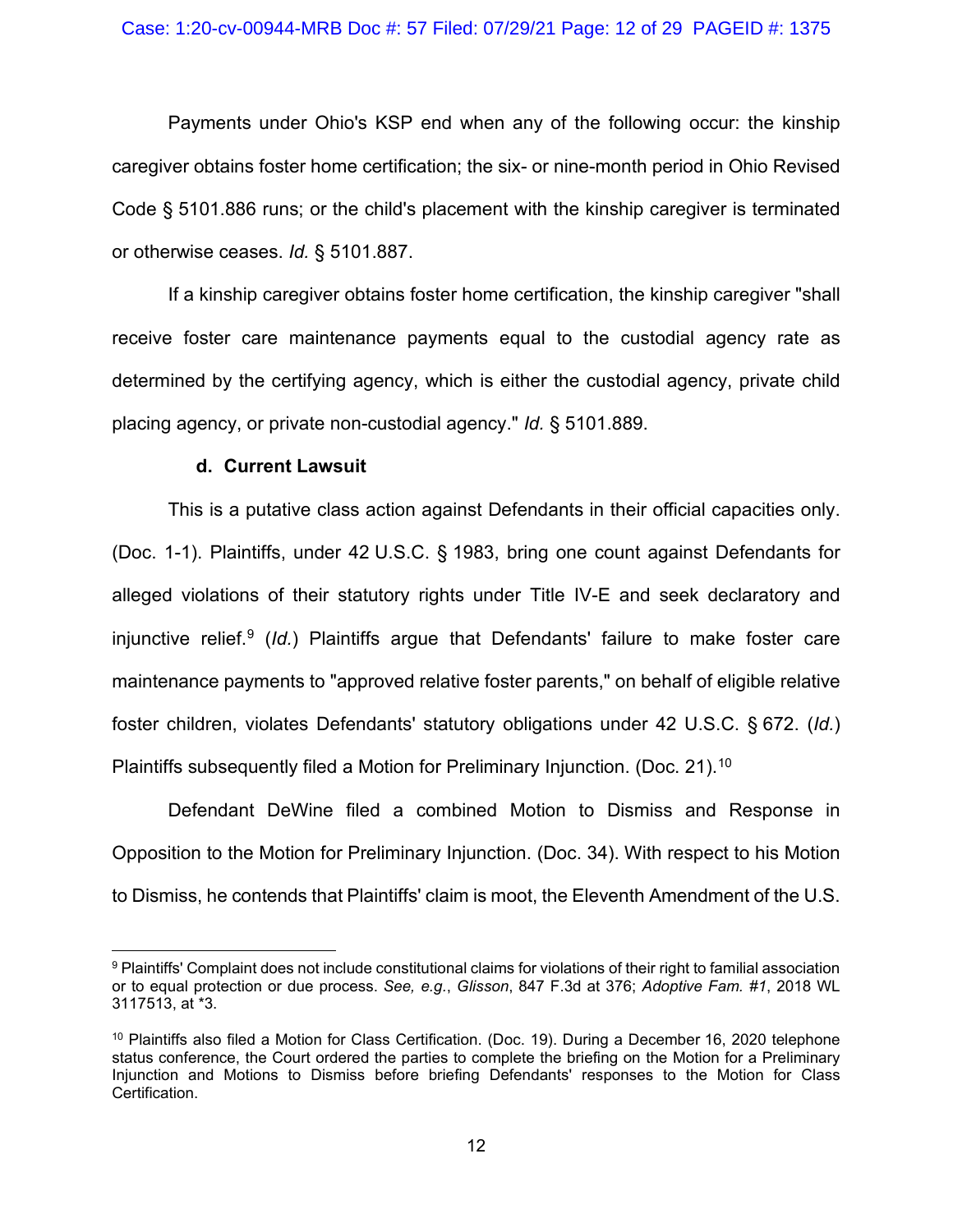## Case: 1:20-cv-00944-MRB Doc #: 57 Filed: 07/29/21 Page: 13 of 29 PAGEID #: 1376

Constitution ("Eleventh Amendment") bars this lawsuit, and he is not a proper party. (*Id.*) With respect to his Response in Opposition, he argues that Plaintiffs have no likelihood of success on the merits of their claim, Plaintiffs will not suffer any irreparable harm, the balance of the harms weighs against injunctive relief, and an injunction is not in the public interest. (*Id.*)

Defendant Damschroder filed a Response in Opposition to Plaintiffs' Motion for a Preliminary Injunction (Doc. 35) and, later, a Motion to Dismiss (Doc. 49). With respect to his Response in Opposition, he argues that Plaintiffs will not suffer any irreparable harm, Plaintiffs have not established a substantial likelihood of success on the merits of their claim and, alternatively, that the case is moot or barred by the Eleventh Amendment. (Doc. 35). With respect to his Motion to Dismiss, Defendant Damschroder asserts that Plaintiffs fail to state a claim, the Eleventh Amendment bars this action, and, alternatively, the case is moot with respect to all or some of the Named Plaintiffs. (Doc. 49).

### **II. ANALYSIS**

#### **a. Eleventh Amendment**

The Eleventh Amendment provides that "[t]he Judicial power of the United States shall not be construed to extend to any suit in law or equity, commenced or prosecuted against one of the United States by Citizens of another State, or by Citizens or Subjects of any foreign state." U.S. CONST. amend. XI. "The Supreme Court has interpreted this amendment as granting States broad sovereign immunity from federal suits filed by their own citizens as well as citizens of other States." *Huff v. First Energy Corp.*, No. 5:12CV2583, 2013 WL 3715174, at \*5 n.6 (N.D. Ohio July 15, 2013) (citing *Pennshurst State School & Hospital v. Halderman*, 465 U.S. 89, 120-21 (1984)). Indeed,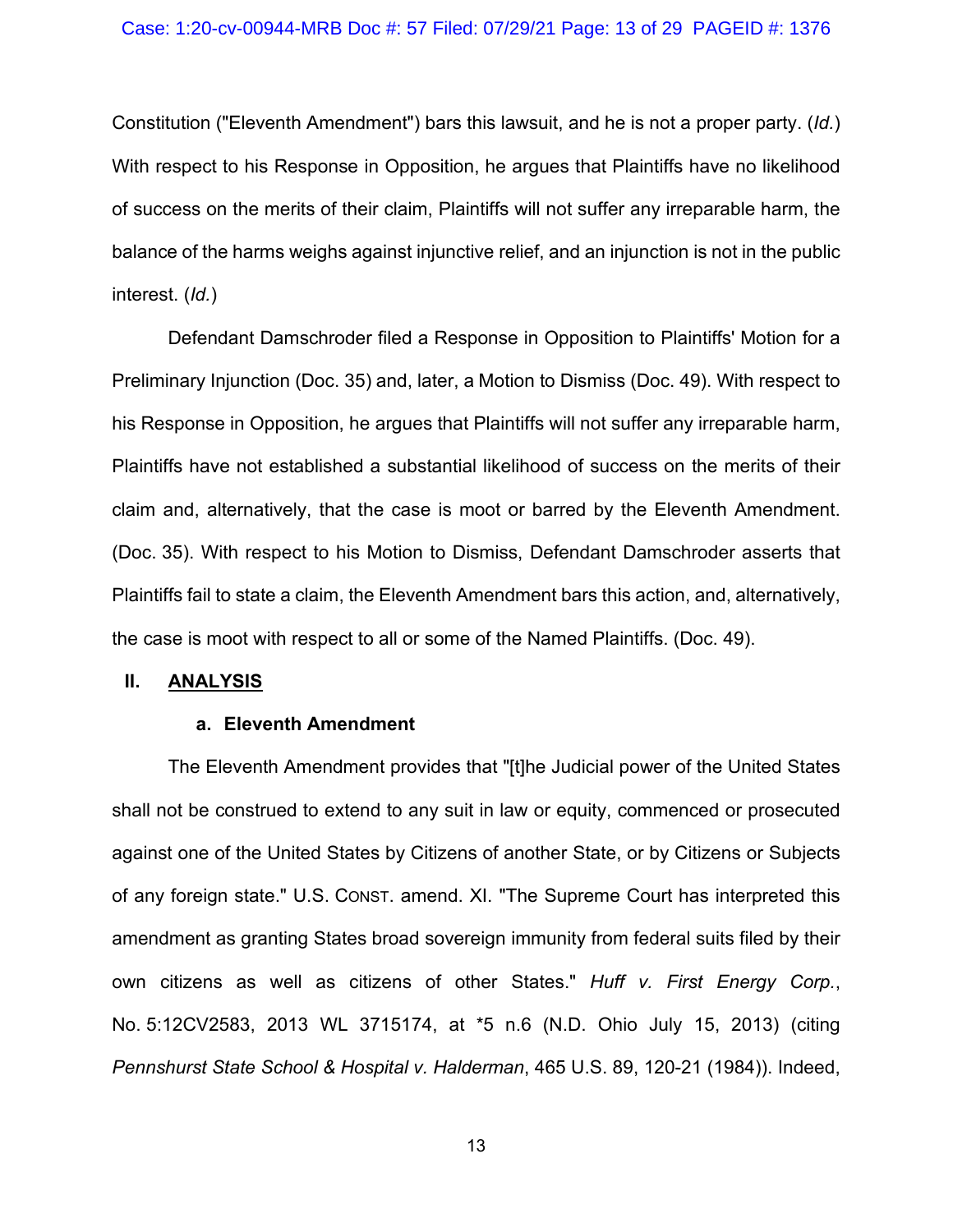#### Case: 1:20-cv-00944-MRB Doc #: 57 Filed: 07/29/21 Page: 14 of 29 PAGEID #: 1377

"Eleventh Amendment immunity 'bars all suits, whether for injunctive, declaratory or monetary relief, against the state and its departments, by citizens of another state, foreigners or its own citizens'" *McCormick v. Miami Univ.*, 693 F.3d 654, 661 (6th Cir. 2012) (quoting *Thiokol Corp. v. Dep't of Treasury*, 987 F.2d 376, 381 (6th Cir. 1993)). There are, however, three exceptions to a state's Eleventh Amendment immunity: when the state has consented to suit; when Congress has clearly and expressly abrogated the state's immunity; and when the exception set forth in *Ex parte Young* applies. *Puckett v. Lexington-Fayette Urban Cnty. Gov't*, 833 F.3d 590, 598 (6th Cir. 2016) (citing *Ex parte Young*, 209 U.S. 123 (1908)).

The first and second exceptions do not apply in this matter. Ohio has not consented to suit by statute or conduct in this litigation, and 42 U.S.C. § 1983 does not abrogate Eleventh Amendment immunity. *See Will v. Michigan Dep't of State Police*, 491 U.S. 58, 66 (1989) (Congress did not intend to disturb the States' Eleventh Amendment immunity by passing 42 U.S.C. § 1983) (internal quotations omitted); *Mixon v. State of Ohio*, 193 F.3d 389, 397 (6th Cir. 1999) (Ohio has not waived sovereign immunity in federal court); *cf. Boler v. Earley*, 865 F.3d 391, 410 (6th Cir. 2017) (appearing in court to present certain defenses does not necessarily waive immunity).

The third exception, the *Ex parte Young* exception, applies in this matter. Under this exception, a federal court may issue prospective injunctive and declaratory relief, but not retrospective relief or damage awards, against individuals in their official capacities under 42 U.S.C. § 1983. *McKay v. Thompson*, 226 F.3d 752, 757 (6th Cir. 2000) (citing *Will*, 491 U.S. at 70-71). Pertinent here, under this exception, "a federal court can issue prospective injunctive and declaratory relief compelling a state official to comply with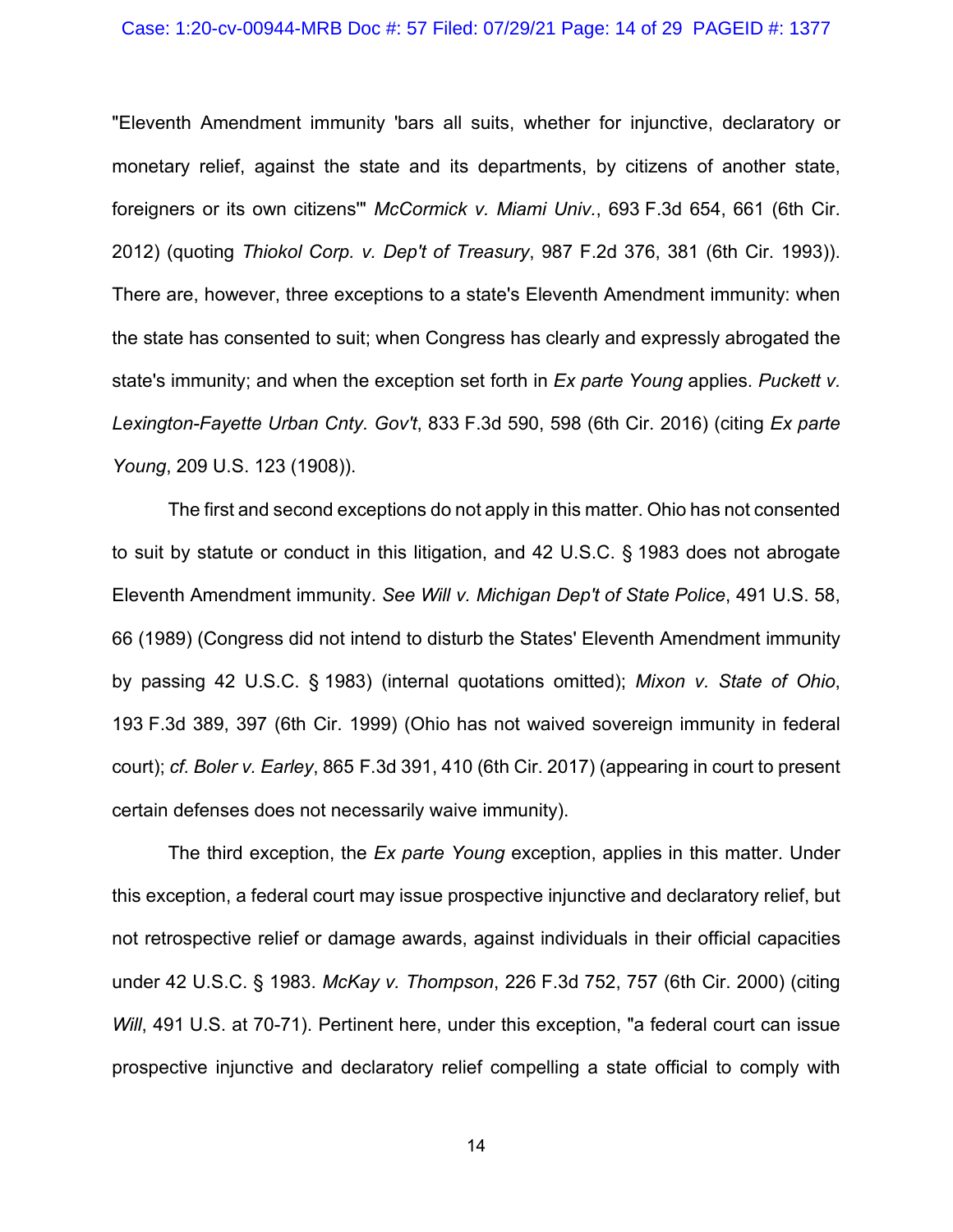#### Case: 1:20-cv-00944-MRB Doc #: 57 Filed: 07/29/21 Page: 15 of 29 PAGEID #: 1378

federal law, regardless of whether compliance might have an ancillary effect on the state treasury." *Huff*, 2013 WL 3715174, at \*5; *accord Will*, 491 U.S. at 71 n.10; *Whitfield v. Tennessee*, 639 F.3d 253, 257 (6th Cir. 2011) ("An *Ex parte Young* action may be commenced only against a state official acting in her official capacity and may 'seek [only] prospective relief to end a continuing violation of federal law'"); *S & M Brands, Inc. v. Cooper*, 527 F.3d 500, 507 (6th Cir. 2008). Indeed, "in suits concerning a state's payment of public benefits under federal law, a federal court may enjoin the state's officers to comply with federal law by awarding those benefits in a certain way going forward—even if the court may not order those officers to pay out public benefits wrongly withheld in the past." *Price v. Medicaid Dir.*, 838 F.3d 739, 747 (6th Cir. 2016).

Plaintiffs' Complaint meets the requirements of the *Ex parte Young* exception because, with respect to their sole claim, Plaintiffs seek prospective injunctive and declaratory relief requiring Defendants, state officials in their official capacities, to comply with their alleged obligations under 42 U.S.C. § 672, a federal statute, to provide the same foster care maintenance payments to "approved relative foster parents" as provided to licensed, non-relative foster parents. (Doc. 1-1); *see Will*, 491 U.S. at 71; *Price*, 838 F.3d at 747; *Whitfield*, 639 F.3d at 257; *S & M Brands, Inc.*, 527 F.3d at 507; *D.O. v. Beshear*, No. CV 5:15-048-DCR, 2016 WL 1171532, at \*3 (E.D. Ky. Mar. 23, 2016), *rev'd on other grounds and remanded sub nom. D.O. v. Glisson*, 847 F.3d 374 (6th Cir. 2017). That Plaintiffs' request could have a direct and substantial impact on the state treasury is not fatal to the Eleventh Amendment analysis for their claim. *See Milliken v. Bradley*, 433 U.S. 267, 289 (1977) (explaining that the *Edelmen* "exception, which had its genesis in *Ex parte Young*, permits federal courts to enjoin state officials to conform their conduct to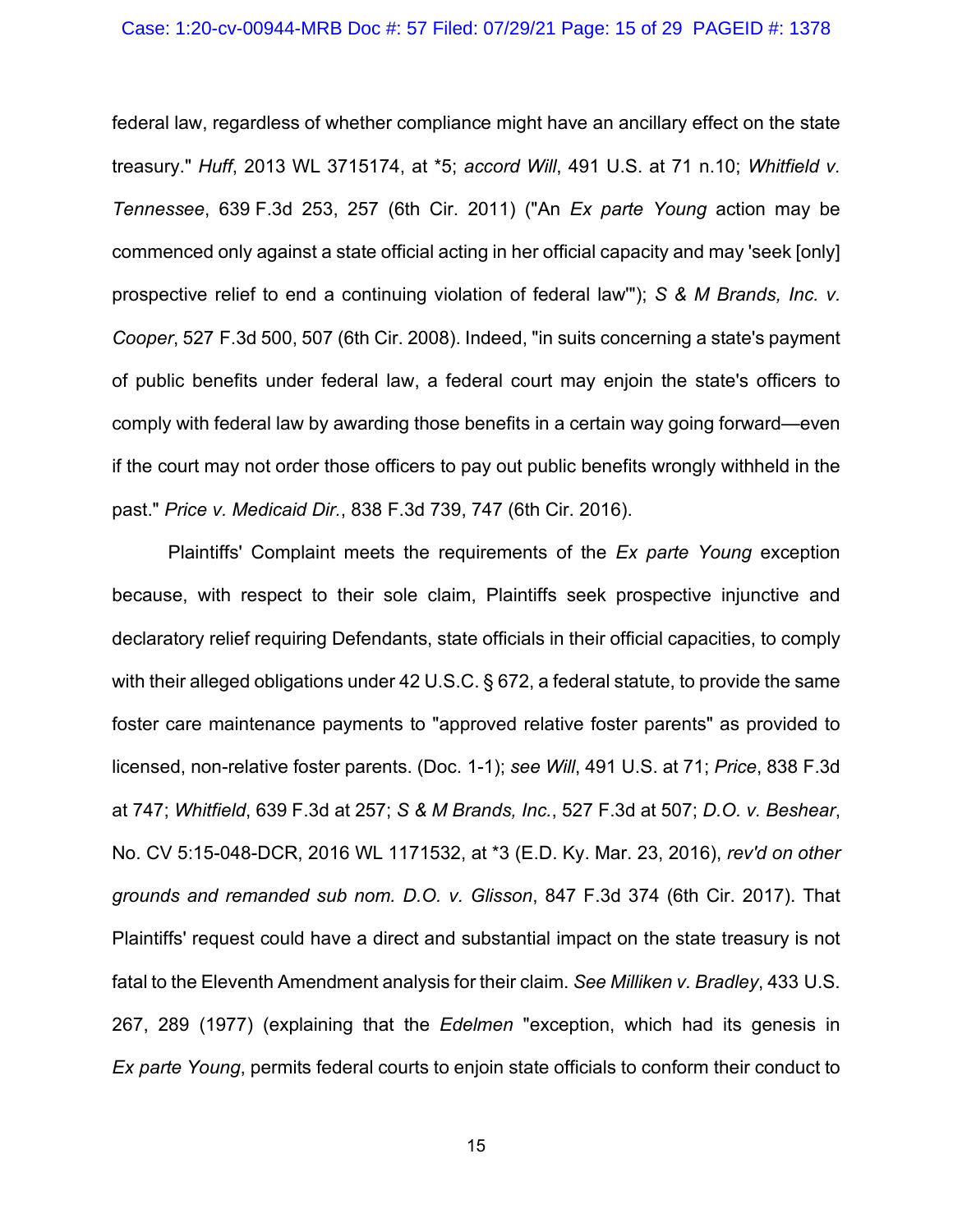#### Case: 1:20-cv-00944-MRB Doc #: 57 Filed: 07/29/21 Page: 16 of 29 PAGEID #: 1379

requirements of federal law, notwithstanding a direct and substantial impact on the state treasury." (internal citation omitted) (citing *Edelman v. Jordan*, 415 U.S. 651, 667 (1974)); *see also Edelman*, 415 U.S. at 668 (holding that the suit at issue was proper to the extent that it sought "payment of state funds [ ] as a necessary consequence of compliance in the future with a substantive federal-question determination"). As the relief requested in Plaintiffs' Complaint is for future compliance with a federal statute, rather than a payment of monetary relief alone, the Court holds that Eleventh Amendment immunity does not bar Plaintiffs' sole claim. *See Milliken*, 433 U.S. at 289; *Edelman*, 415 U.S. at 667; *Beshear*, 2016 WL 1171532, at \*3.

#### **b. Defendant DeWine's Motion to Dismiss**

As explained above, under the *Ex parte Young* exception to Eleventh Amendment immunity, federal courts have jurisdiction over certain suits to enjoin state officials from interfering with federal rights. However, each state official sued "must have, by virtue of the office, some connection with the alleged [improper] act or conduct of which the plaintiff complains." *Top Flight Ent., Ltd. v. Schuette*, 729 F.3d 623, 634 (6th Cir. 2013) (quoting *Floyd v. Cnty. of Kent*, 454 F. App'x 493, 499 (6th Cir. 2012)). "A plaintiff must allege facts showing how a state official is connected to, or has responsibility for, the alleged [statutory] violations." *Id.* at 634 (citing *Floyd*, 454 F. App'x at 499).

Plaintiffs fail to adequately allege how Defendant DeWine, as Governor, is involved in the alleged failure to make Title IV-E foster care maintenance payments to "approved relative foster parents" on behalf of eligible relative foster children. The Complaint alleges that Defendant DeWine serves as the Governor and also includes various campaign promises, press statements, and policy goals of his relating to Ohio's children and kinship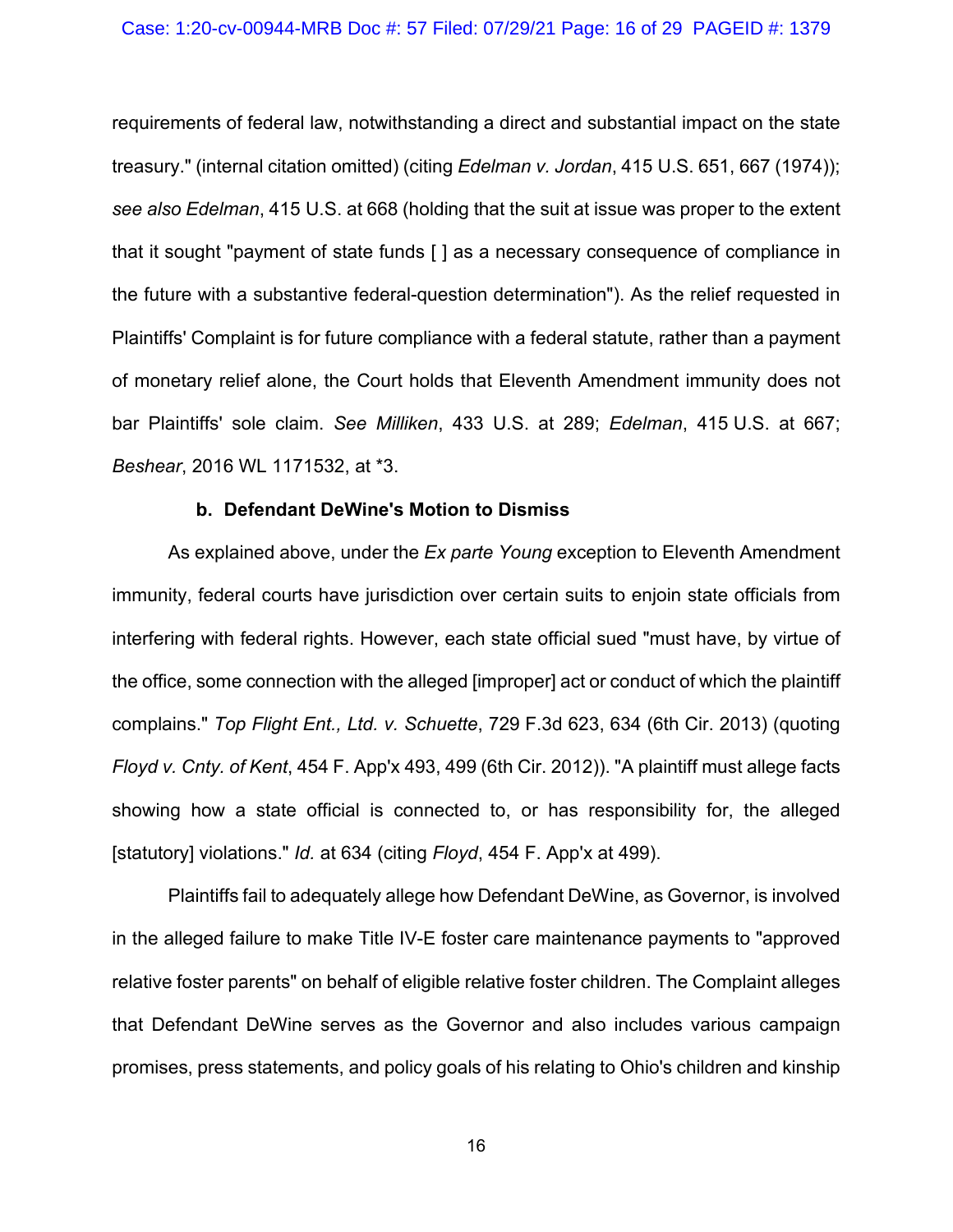#### Case: 1:20-cv-00944-MRB Doc #: 57 Filed: 07/29/21 Page: 17 of 29 PAGEID #: 1380

care of foster children generally in Ohio. (Doc. 1-1 ¶¶ 25-29). Defendant DeWine's role as Ohio's chief executive is insufficient to subject him to this suit. *See Ball by Burba v. Kasich*, 244 F. Supp. 3d 662, 674 (S.D. Ohio 2017) ("Indeed, [w]ere the law otherwise, the exception would always apply. Governors who influence state executive branch policies (which virtually all governors do) would always be subject to suit under *Ex parte Young*. The exception would become the rule.") (citations and internal quotation marks omitted). Moreover, the alleged campaign promises, press statements, and policy goals do not provide a sufficient connection between Defendant DeWine and the alleged federal statutory violation. *Cf. id.* ("While the Governor [of Ohio] may direct broad policy initiatives to the various state agencies through his Office of Health Transformation, the agencies retain responsibility for the direct enforcement of those policies.").

Plaintiffs allege that ODJFS is "the state agency responsible for the statewide administration and oversight of Ohio's child welfare system;" ODJFS is the state agency statutorily mandated to administer federal payments for foster care made pursuant to Title IV-E; the director of ODJFS "has the authority and responsibility to adopt rules to implement this authority;" and that, "[p]er ODJFS policy, licensed foster parents receive a daily per diem rate for each foster child placed in the home," while "approved relative foster homes" do not. (*Id.* ¶¶ 2, 32, 39) (internal quotation marks omitted). Plaintiffs allege no comparable connection to oversight, administration, or payment for Defendant DeWine. In short, Plaintiffs do not properly allege a connection between Defendant DeWine and the alleged statutory violations under 42 U.S.C. § 672 for purposes of Eleventh Amendment immunity. *See Top Flight Ent., Ltd.*, 729 F.3d at 634. Defendant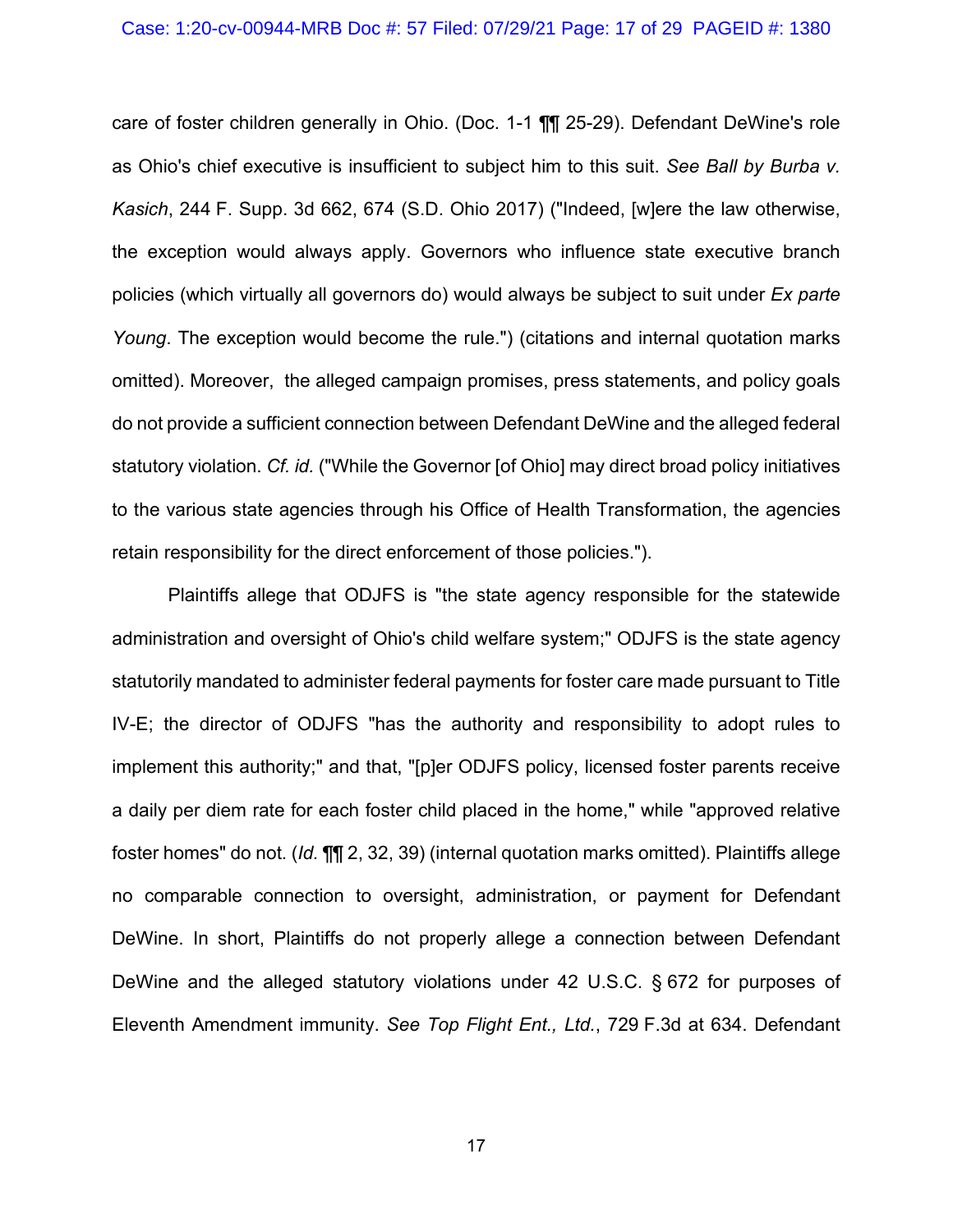DeWine is entitled to immunity under *Ex parte Young*, <sup>11</sup> and the Court will grant his Motion to Dismiss on this basis.

## **c. Defendant Damschroder's Motion to Dismiss**

Pursuant to Federal Rule of Civil Procedure 12(b)(6), the Court may dismiss the Complaint if Plaintiffs fail to state a claim upon which relief can be granted. Federal Rule of Civil Procedure 8 provides that all pleadings must contain "a short and plain statement of the claim showing that the pleader is entitled to relief." FED. R. CIV. P. 8(a)(2). The factual allegations "must be enough to raise a right to relief above the speculative level" such that the claim "is plausible on its face." *Bell Atl. Corp. v. Twombly*, 550 U.S. 544, 556-57 (2007). "Threadbare recitals of the elements of a cause of action, supported by mere conclusory statements, do not suffice." *Ashcroft v. Iqbal*, 556 U.S. 662, 678 (2009) (citing *Twombly*, 550 U.S. at 555).

Plaintiffs argue that ODJFS's failure to make foster care maintenance payments to "approved relative foster parents" on behalf of their relative foster children violates ODJFS's obligations under 42 U.S.C. § 672. (Doc. 1-1). Plaintiffs allege that they fulfill every condition of eligibility for foster care maintenance payments under Section 672 and those Plaintiffs who are relative foster caregivers are "approved" "foster family homes" for purposes of Title IV-E. (*Id.* ¶¶ 6, 7, 34). Defendant Damschroder argues that Plaintiffs fail to state a claim, as Plaintiffs who are relative foster caregivers are neither "licensed" nor

<sup>11</sup> Defendant DeWine moves to dismiss the claim asserted against him on the grounds that the Court lacks jurisdiction over the claim because he is entitled to Eleventh Amendment immunity and, alternatively, on the grounds that Plaintiffs fail to state a claim. (Doc. 34 PageID 687, 697-700). "A motion to dismiss under Fed. R. Civ. P. 12(b)(1) for lack of subject matter jurisdiction is a proper vehicle to assert Eleventh Amendment immunity." *Lee Testing & Eng'g, Inc. v. Ohio Dep't of Transp.*, 855 F. Supp. 2d 722, 725 (S.D. Ohio 2012). The Court will thus not address Defendant DeWine's alternate arguments made under Rule 12(b)(6).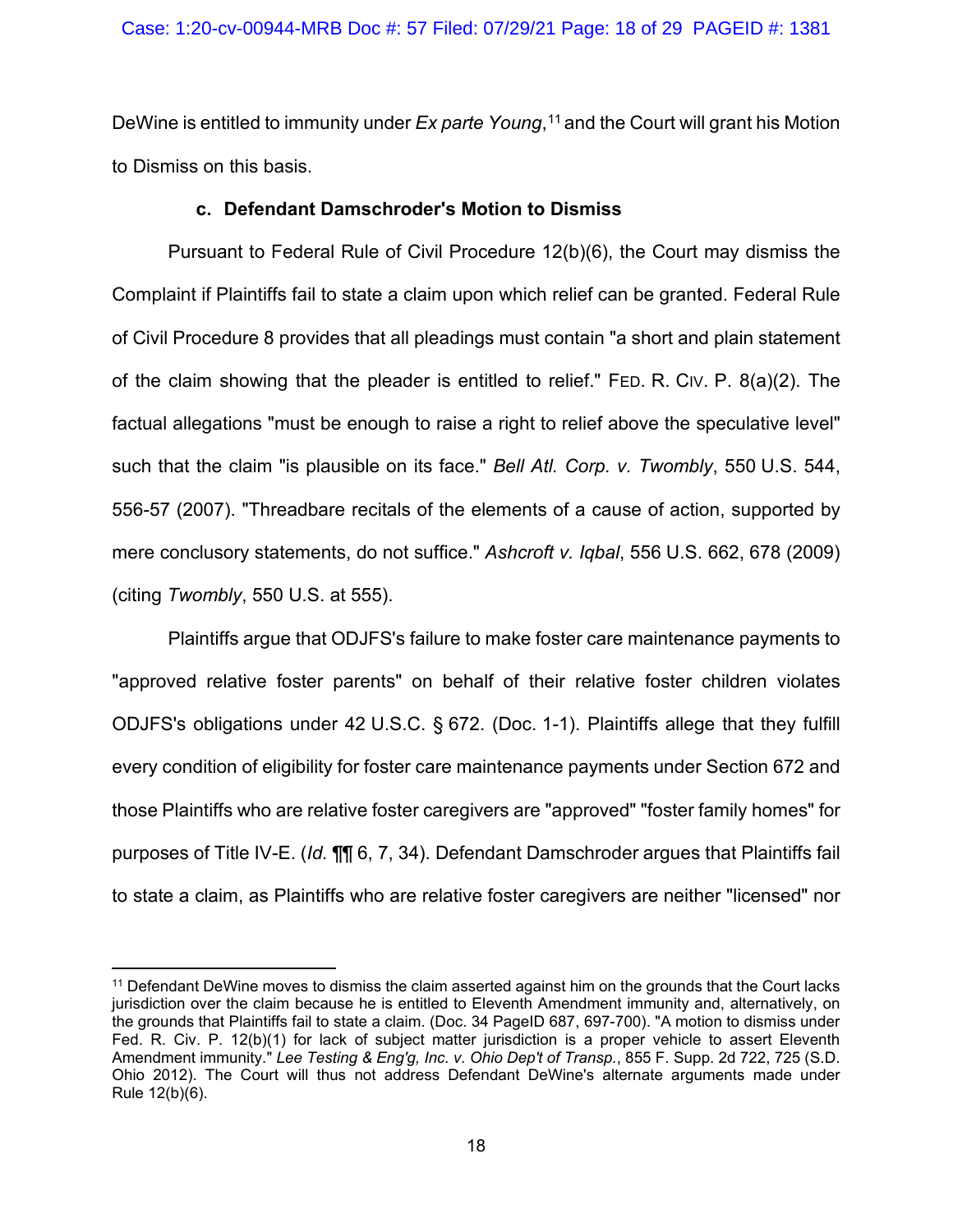"approved" "foster family homes," as those terms are used under Title IV-E, and are thus not eligible for foster care maintenance payments under 42 U.S.C. § 672. (Doc. 49 PageID 1056-61); (Doc. 54 PageID 1275-83). The question for the Court is thus whether Plaintiffs' Complaint states a claim upon which relief can be granted under 42 U.S.C. § 672.

# **i. Federal statutory language, regulatory language, and agency guidance**

42 U.S.C § 672(a)(1) mandates that "[e]ach State with a plan approved under this part shall make foster care maintenance payments on behalf of each child who has been removed from the home of a relative . . . into foster care if—(A) the removal and foster care placement met, and the placement continues to meet, the requirements of [Section 672(a)(2)]; and (B) the child, while in the home, would have met the AFDC eligibility requirement of [Section 672(a)(3)]." Section 672(a)(2)(C), in turn, requires that the child be placed in a "foster family home."<sup>12</sup> Section  $672(c)(1)(A)$ , in turn, defines "family foster home" as "the home of an individual or family" "that is licensed or approved by the State in which it is situated as a family foster home that meets the standards established for the licensing or approval."

In the definitional section of the regulations promulgated to implement Title IV-E, the Secretary of Health and Human Services explains that

Foster family home means, for the purpose of title IV–E eligibility, the home of an individual or family licensed or approved as meeting the standards established by the licensing or approval authority(ies), that provides 24– hour out-of-home care for children. . . . Foster family homes that are approved must be held to the same standards as foster family homes that

 $12$  Section 672(a)(2)(C) alternatively permits the child to be placed "with a parent residing in a licensed residential family-based treatment facility" or in a "child care institution." Plaintiffs do not discuss these alternative placement options in their Complaint.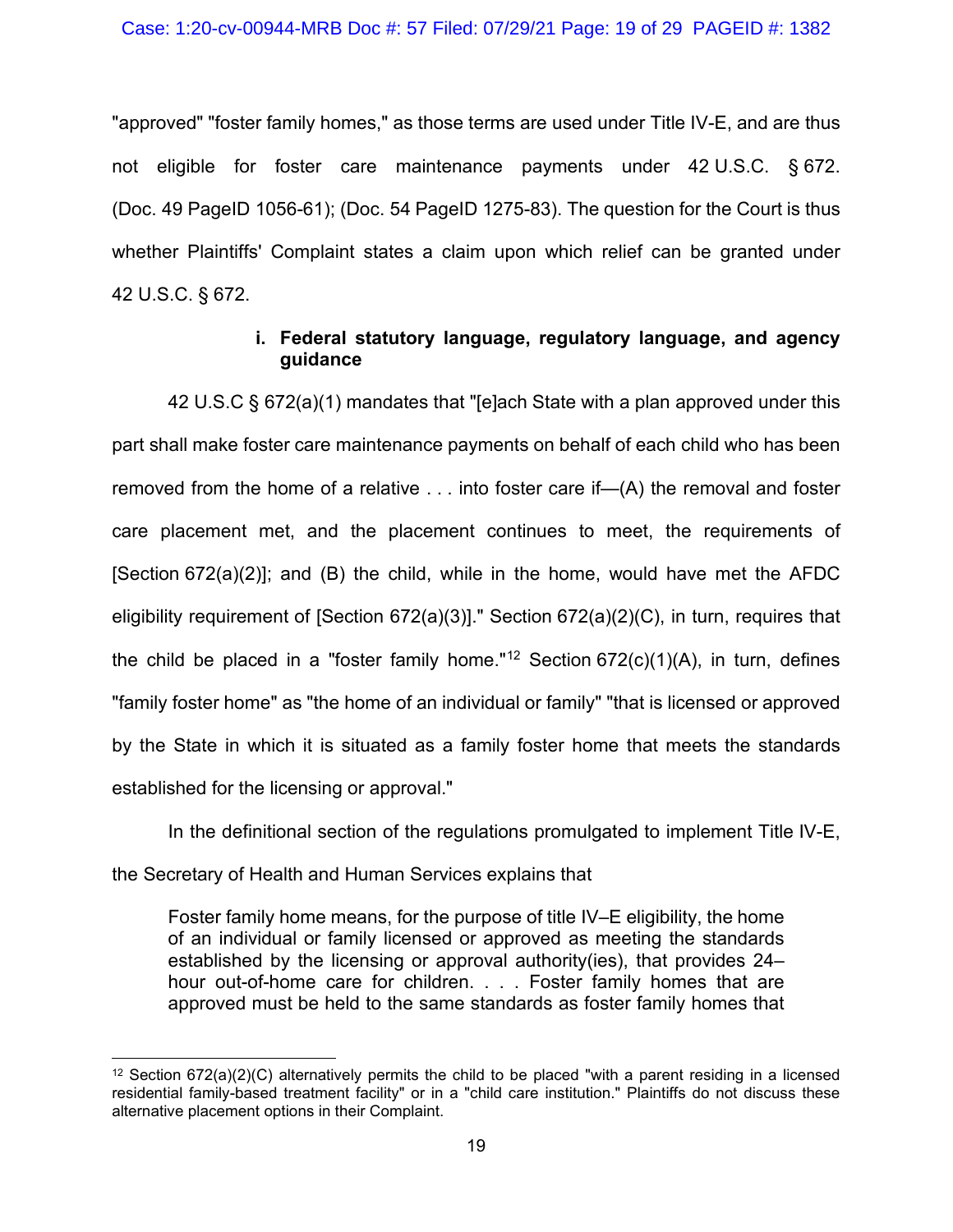are licensed. Anything less than full licensure or approval is insufficient for meeting title IV–E eligibility requirements.

## 45 C.F.R. § 1355.20(a).

In the 2000 amendments to the regulations, specifically those revising the definition of "foster family home," the Secretary explained that the U.S. Department of Health and Human Services ("Department") "received many comments on the definition of 'foster family home' and [] concerns regarding title IV-E eligibility and reimbursement." TITLE IV-E FOSTER CARE ELIGIBILITY REVIEWS AND CHILD AND FAMILY SERVICES STATE PLAN REVIEWS, 65 Fed. Reg. 4020-01, 4032 (Jan. 25, 2000). The Secretary noted that "[o]ne commenter expressed a belief that the statutory language of 'licensed or approved' implies that different standards are acceptable" and "[a]nother commenter suggested that to require that approval and licensure be held to the same standard is an extremely problematic higher standard than has been required in the past." *Id.* In response, the Secretary explained that the Department "did not change the requirements: (1) That approved foster family homes must meet the same standards as licensed foster family homes; or (2) that relatives must meet the same licensing/approval standards as nonrelative foster family homes." *Id.*

In the 2000 amendments, the Secretary also explained that Title IV-E, specifically Section 671(a)(1), "did not intend that there be separate standards for licensing and approval" and "[t]he licensing provisions of [Title IV-E] make no exceptions for different categories of foster care providers, including relative caretakers." *Id.* The Secretary "recognize[d] that, consistent with [42 U.S.C. § 471(a)(19)], States must consider giving preference to a relative caregiver, provided that the relative caregiver meets all relevant State child protection standards," but emphasized the Department's responsibility "to fully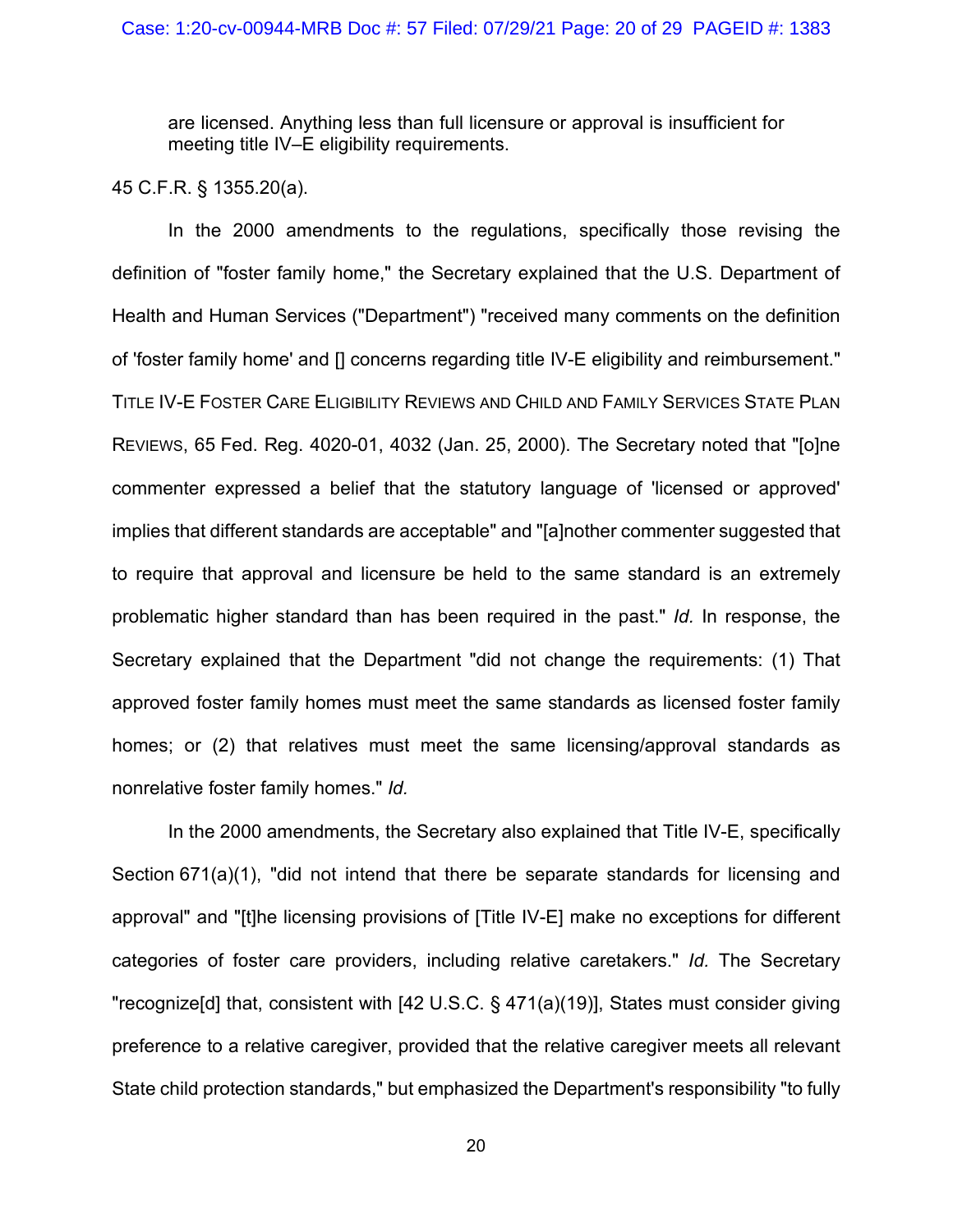implement the licensing and safety requirements specified in the statute by requiring that foster care homes, whether relative or nonrelative, be fully licensed by the State." *Id.* at 4033.

Also in the 2000 amendments, and in response to commentary noting that some states allow certain requirements to be waived pursuant to Section 671(a)(10)(D), the Secretary stated that, although the regulations do not address waivers, the Department's policy guide required that, "[t]o the extent that waivers are allowed, they must be granted on a case-by-case basis, based on the home of the relative and the needs of the child." *Id.* The Secretary emphasized that "the State may not exclude relative homes, as a group, from any requirements." *Id.* Similarly, in the most recent amendments to the regulations promulgated to implement Title IV-E and regarding Section 671(a)(10)(D)'s waiver provision, the Secretary reiterated that "[t]he title IV-E agency may not exclude relative homes, or any other group from the licensing requirement" in Title IV-E. TRIBAL CHILD WELFARE, 77 Fed. Reg. 896-01, 899 (Jan. 6, 2012).

Additionally, the Child Welfare Policy Manual<sup>13</sup> provides that "the statute and regulation require that the State use the same standards to license or approve all foster homes." U.S. DEP'T OF HEALTH & HUMAN SERVS., CHILD WELFARE POLICY MANUAL § 8.3A.8(c), question 5, (2021) (citing 42 U.S.C. § 671(a)(10); 45 C.F.R. § 4355.20), https://www.acf.hhs.gov/cwpm/public\_html/programs/cb/laws\_policies/laws/cwpm/policy dsp.jsp?citID=26 (last visited on July 29, 2021). The Children's Bureau's December 2020 Information Memorandum, given to the state agencies that administer Title IV-E, emphasized that "[e]ncouraging and assisting relative foster care providers to become

<sup>&</sup>lt;sup>13</sup> The Children's Bureau, an Office in the Department's Administration for Children & Families, publishes the Child Welfare Policy Manual. *Ah Chong v. McManaman*, 154 F. Supp. 3d 1043, 1055 (D. Haw. 2015).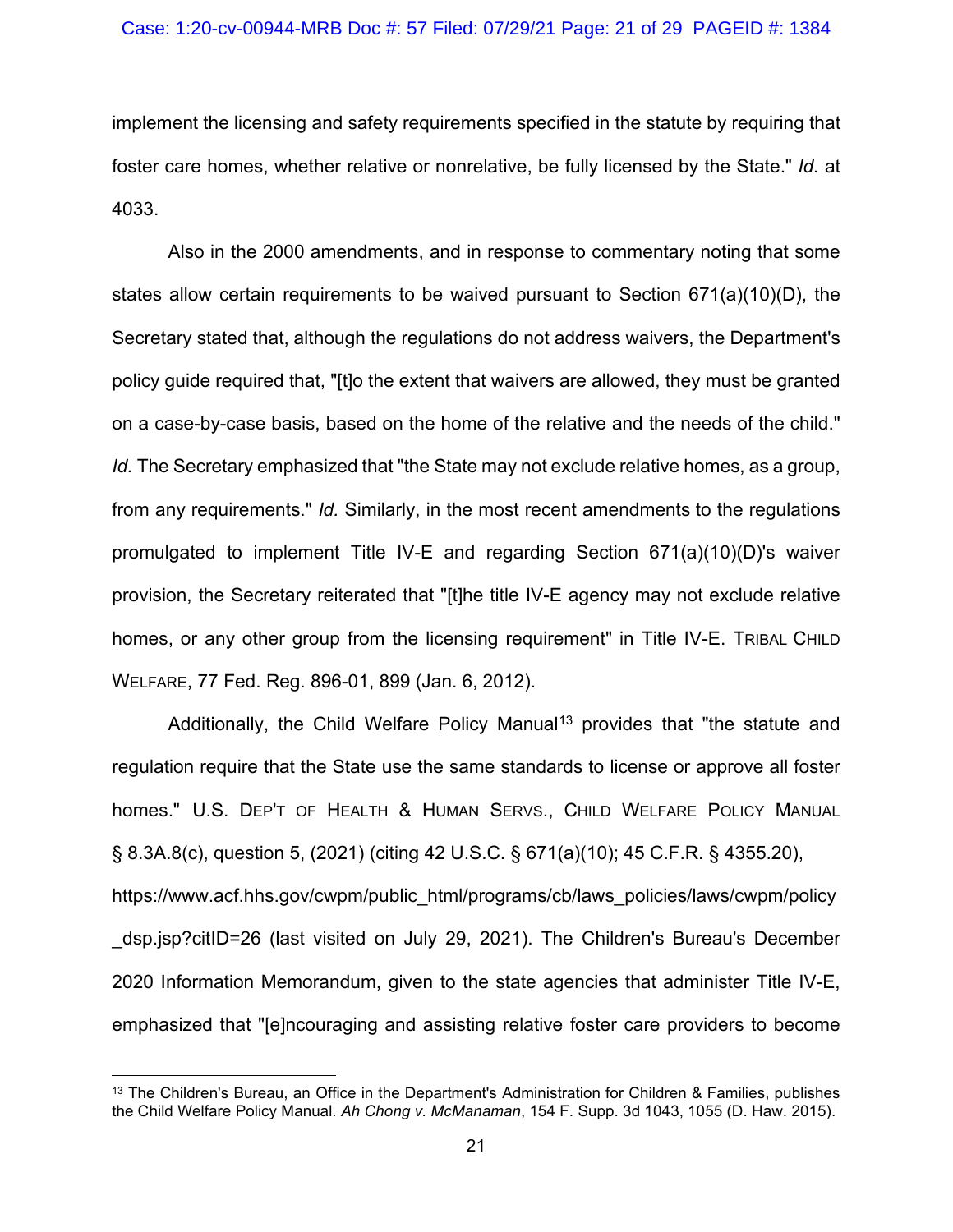licensed is important, since it allows families to receive greater financial support through

foster care maintenance payments." (Doc. 50-2 PageID 1217) (Log No. ACYF-CB-IM-20-

08, Information Memorandum (2020)).

# **ii. Ohio regulatory requirements**

In Ohio, before a foster child can be placed in a licensed foster caregiver's home,

a foster caregiver and his or her home must meet the following general requirements to

obtain foster care licensure:

- Must be at least 18 years of age.
- Must have sufficient income to financially support children and pay for shelter, as evidenced by proof of income, tax forms, and utility bills.
- Must not have physical, emotional, or mental conditions that could impair their ability to care for a child.
- No one residing in the home has a physical, emotional, or mental condition that would endanger a child.
- Must have functional literacy to be able to read and write at the level necessary to participate effectively in the community and to be able to communicate with the foster child, agency staff, and healthcare and service providers.
- No adult living in the home has been convicted of, or pleaded guilty to, any of the offenses listed in Ohio Admin. Code § 5101:2-7-02(J) and appendix A.
- Must inform the child welfare agency if a child living in the home has been convicted of, or pleaded guilty to, any offense listed in Ohio Rev. Code § 5103.0319.
- Must not have had a foster care license revoked in Ohio or another state within the past five years.
- Must undergo a physical examination and all household members must submit a medical statement.
- Must include an inspection of the home by a certified state fire safety inspector or the state fire marshal's office.
- Must complete 36 hours of preplacement training as stated in Ohio Admin. Code § 5101:2-5-33, including, at a minimum: training regarding the rights and responsibilities of foster parents, effects of caregiving on children's families, communicable diseases, community health and social services available to children and their families, the reasonable and prudent parent standard, cultural diversity, first aid and CPR, medication administration, and requirements for reporting child abuse and neglect. The foster parent must complete additional training after certification.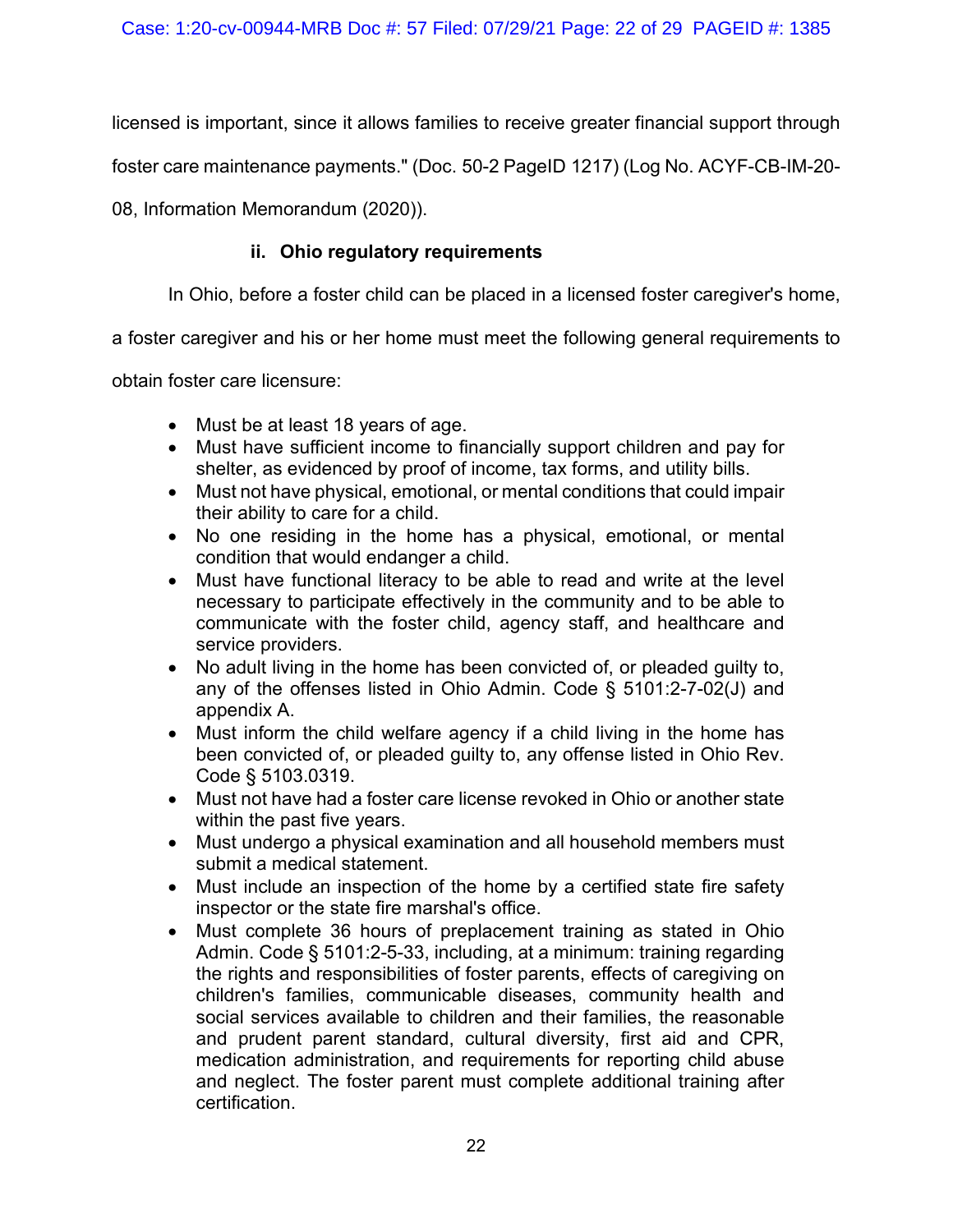Ohio Admin. Code § 5101:2-7-02 ("General requirements for foster caregivers and applicants"); *see also id.* § 5101:2-5-20 ("Initial application and completion of the foster care homestudy").

Also in Ohio, an appropriate Ohio county public children services agency ("PCSA") or private child placing agency ("PCPA") may approve the placement of a foster child with a relative caregiver who is not a licensed foster caregiver. *Id.* § 5101:2-42-18 ("PCSAand PCPA approval of placements with relative and nonrelative substitute caregivers"), effective July 1, 2021 https://codes.ohio.gov/assets/laws/administrativecode/authenticated/5101/2/42/5101\$2-42-18\_20210701.pdf. A relative caregiver and his or her home must meet only the requirements found in Ohio Administrative Code § 5101:2-42-18(B) before a PCSA or PCPA may approve placement of a foster child with the relative caregiver. *Id.* Specifically, prior to approving the placement of a foster child with a relative caregiver, the appropriate PCSA or PCPA must:

- Collect identifying information on the prospective caregiver and all household members.
- Require all adults in the home to identify prior involvement with a children services agency.
- Search the statewide automated child welfare information system for the prospective caregiver and adult household members.
- Assess the safety of the home by checking for its cleanliness and absence of hazardous conditions inside and outside, storage of poisons and otherwise dangerous materials, proper heating, lighting and ventilation, condition of plumbing facilities, working smoking alarms on each level of the home, safe storage of weapons, adequacy of child's bedding, and access to a working telephone for emergency situations.
- Provide the prospective caregiver with known information regarding educational, medical, prescription and nonprescription medications, child care, and special needs of the child including information on how to access support services to meet the needs of the child.
- Assess the prospective caregiver's ability and willingness to provide care and supervision of the child and to provide a safe and appropriate placement for the child.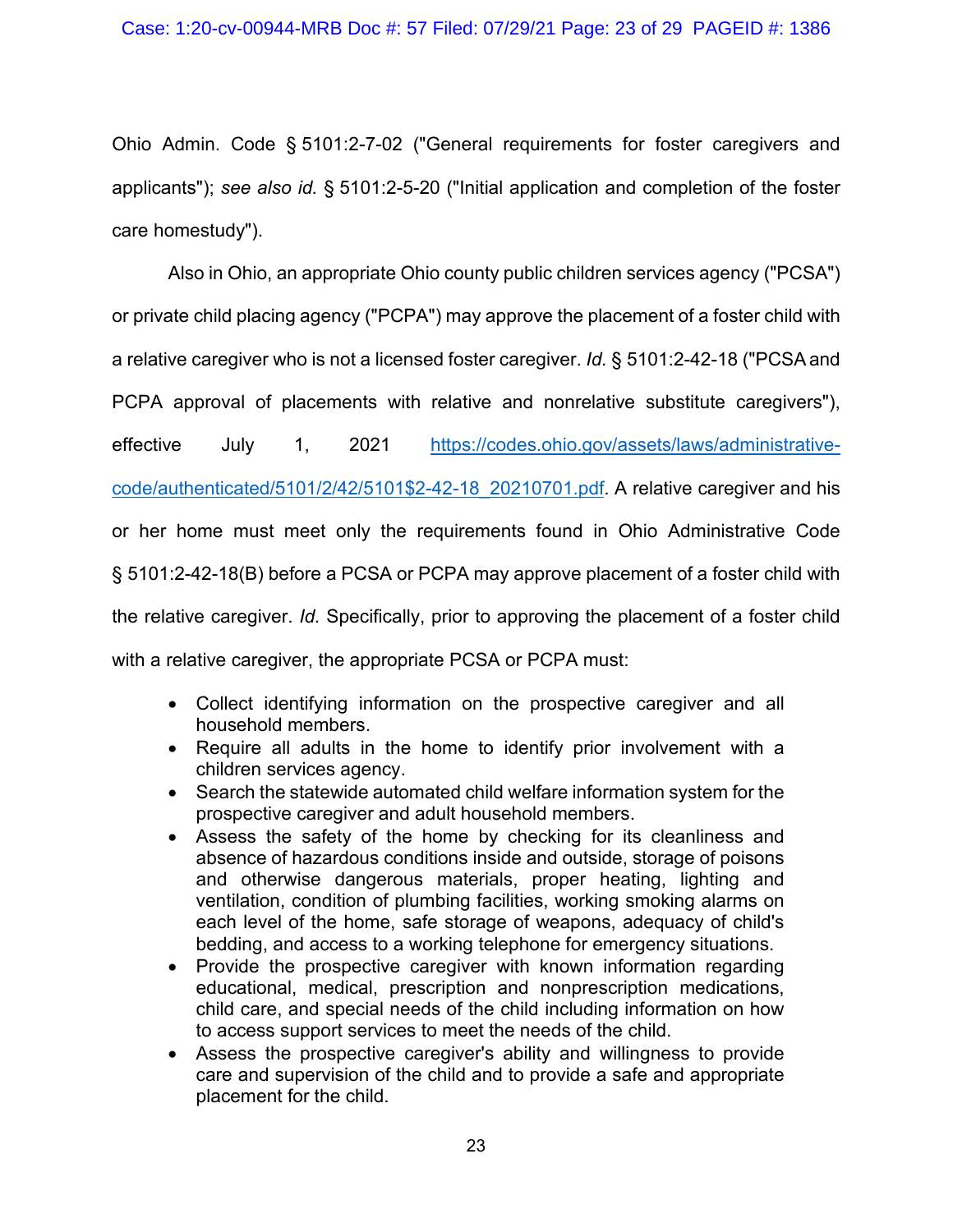- Submit fingerprints for the prospective caregiver and all adult household members.
- Complete a criminal record check on the prospective caregiver and all household members.
- Complete a review of the national sex offender registry for the prospective caregiver and all adult household members.
- Require the prospective caregiver to inform the child welfare agency if a child living in the home has been convicted of, or pleaded guilty to, any offense listed in Ohio Rev. Code § 5103.0319.
- Provide the prospective caregiver with the following information:
	- o Information about the KSP.
	- o How to apply for Ohio Works First ("OWF") child-only financial assistance and Medicaid coverage.
	- o **The caregiver's right to apply for licensure as a foster caregiver.**
	- o **How to apply for licensure as a foster caregiver.**
	- o **The requirements for foster caregiver licensure and how those requirements differ from the requirements for approval as a relative or nonrelative substitute caregiver.**
	- o The difference in payment between OWF child-only payments, KSP payments, and the foster care per diem.
	- $\circ$  The difference (if any) in the eligibility for supportive services.
	- $\circ$  The caregiver's right to be heard during hearings involving the child(ren) if the placement is approved.

Ohio Admin. Code § 5101:2-42-18(B) (emphasis added). This regulation also provides

that, when the home of the prospective relative substitute caregiver is already a licensed

foster home, the PCSA or PCPA must notify the recommending agency of the intent to

place the kinship child in the licensed foster home. *Id.*

A review of Ohio's regulatory requirements for licensure as a foster caregiver and

approval of placement of a foster child with a relative caregiver reveals that licensed foster

caregivers and unlicensed relative foster caregivers are subject to different standards

before a foster child can be placed in their respective homes. For example, there are

fewer disqualifying criminal offenses for unlicensed relative caregivers than for licensed

foster homes. *Compare* Ohio Admin. Code § 5101:2-42-18(B) (11)-(12), *with* Ohio Admin.

Code 5101:2-7-02(J), appendix A. Moreover, although both types of foster care providers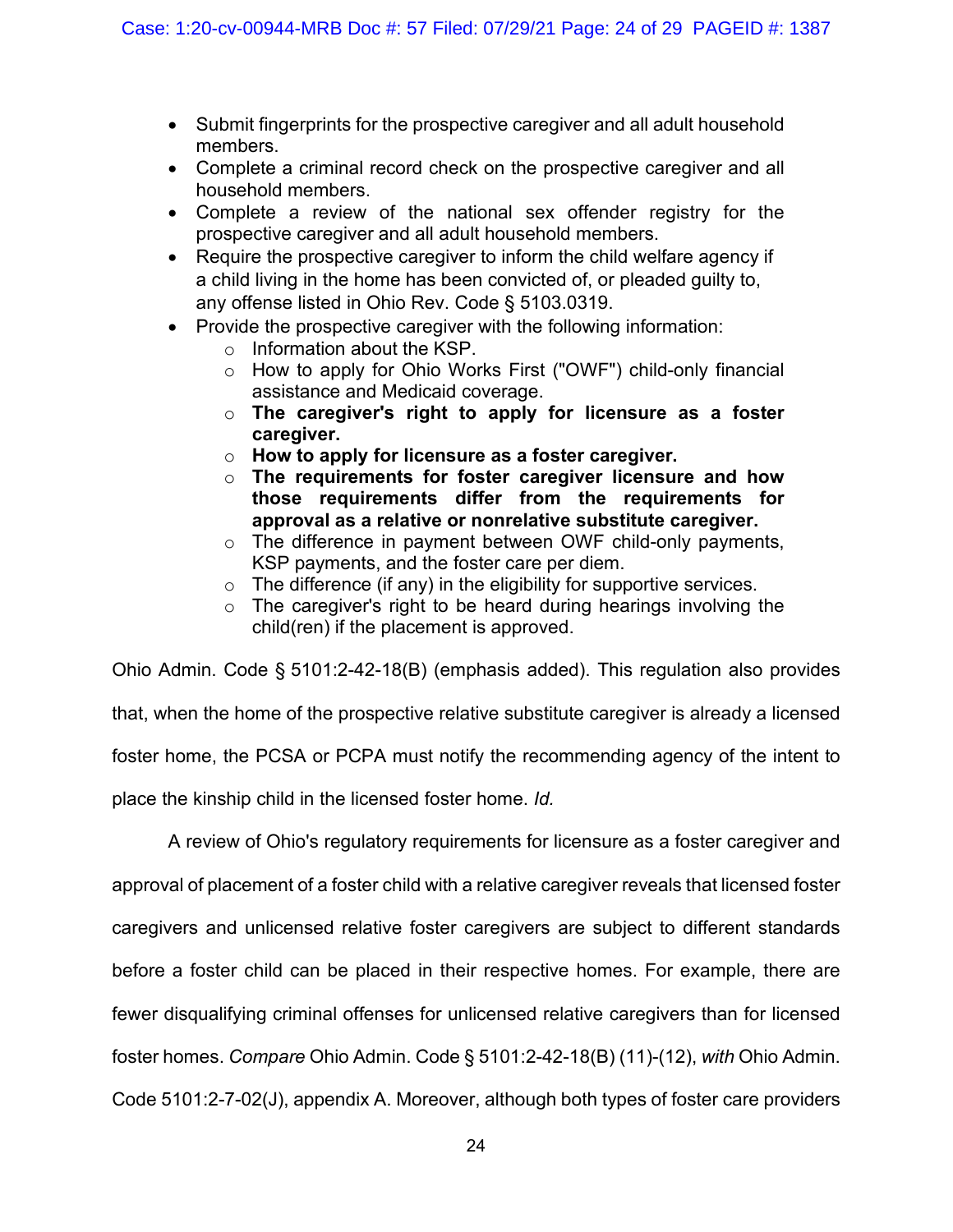#### Case: 1:20-cv-00944-MRB Doc #: 57 Filed: 07/29/21 Page: 25 of 29 PAGEID #: 1388

are subject to a criminal background check, the background check standards vary. *Compare* Ohio Admin. Code § 5101:2-42-18(B)(12), *with* Ohio Admin. Code § 5101:2-7- 02(K), (M)-(O). Additionally, approval of placement with a relative caregiver does not require the same safety and training standards as licensure as a foster caregiver. *Compare* Ohio Admin. Code § 5101:2-7-02(Y) (requiring 36 hours of pre-placement training for licensed homes and additional trainings after licensure), *with* Ohio Admin. Code § 5101:2-42-18(B) (no trainings required). As a final example, licensure as a foster caregiver requires the submission of information regarding the applicant foster caregivers' physical, emotional, and mental health whereas approval as relative caregiver does not require prospective caregivers to submit such health information. *Compare* Ohio Admin. Code § 5101:2-7-02, *with* Ohio Admin. Code § 5101:2-42-18(B). Additionally, Ohio Administrative Code § 5101:2-42-18 provides that "[t]he requirements for foster caregiver certification [*i.e.*, licensure] approval . . . differ from the requirements for approval as a relative or nonrelative substitute caregiver." *Id.* § 5101:2-42-18(B)(8)(e).

#### **iii. Holding**

Plaintiffs do not allege that Plaintiffs who are relative foster caregivers are licensed by ODJFS as foster caregivers. *See, e.g.*, (Doc. 1-1 ¶¶ 6 22-24, 34, 57). Rather, Plaintiffs allege that Plaintiffs who are relative foster caregivers are "approved relative foster parents" by ODJFS and are entitled to foster care maintenance payments under Title IV-E in light of this approval. (Doc. 1-1).

Section 672's statutory language predicates eligibility for foster care maintenance payments on the foster child's placement in a foster family home. 42 U.S.C. § 672. The statutory language then predicates foster family home eligibility on state licensure or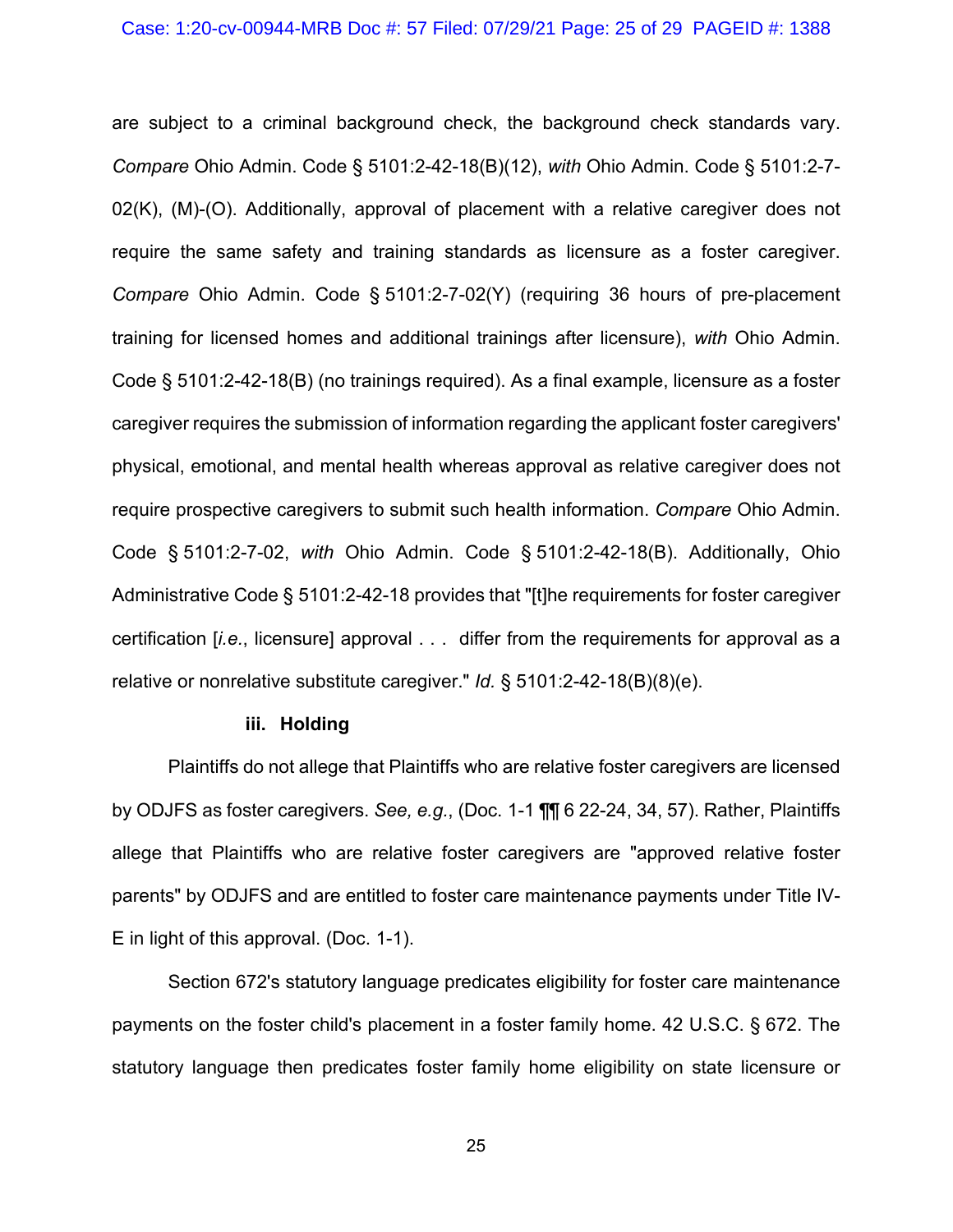#### Case: 1:20-cv-00944-MRB Doc #: 57 Filed: 07/29/21 Page: 26 of 29 PAGEID #: 1389

approval of the home, and the Court holds this statutory language to mean that an "approved" relative caregiver is not eligible for foster care maintenance payments under Title IV-E unless the state "approval" standards are the same standards that the state uses for licensing foster caregivers. Caregivers who may be approved as relative foster caregivers as the term "approved" is used under Ohio Administrative Code § 5101:2-42- 18, or used colloquially, are not "approved" under 42 U.S.C. § 672 if they are subject to lesser standards than their licensed foster counterparts. Plaintiffs, who are relative foster caregivers but are not licensed by ODJFS as foster caregivers, are not "approved" as foster caregivers as the term "approved" is used in Section 672. Plaintiffs who are relative caregivers are not "licensed or approved" "foster family homes" under Title IV-E and thus are not eligible for payments under Title IV-E. Plaintiffs therefore fail to state a claim upon which relief can be granted under 42 U.S.C. § 672. *See Iqbal*, 556 U.S. at 678; *Twombly*, 550 U.S. at 555.

45 C.F.R. § 1355.20(a), and its regulatory history, discussed above, support this holding. *See* 45 C.F.R. § 1355.20(a) ("Foster family homes that are approved must be held to the same standards as foster family homes that are licensed."); *see, e.g.*, TITLE IV-E FOSTER CARE ELIGIBILITY REVIEWS AND CHILD AND FAMILY SERVICES STATE PLAN REVIEWS, 65 Fed. Reg. 4032 (explaining that the Department "did not change the requirements: (1) That approved foster family homes must meet the same standards as licensed foster family homes; or (2) that relatives must meet the same licensing/approval standards as nonrelative foster family homes."). The Child Welfare Policy Manual's statement that "the statute and regulation require that the State use the same standards to license or approve all foster homes" is likewise instructive. CHILD WELFARE POLICY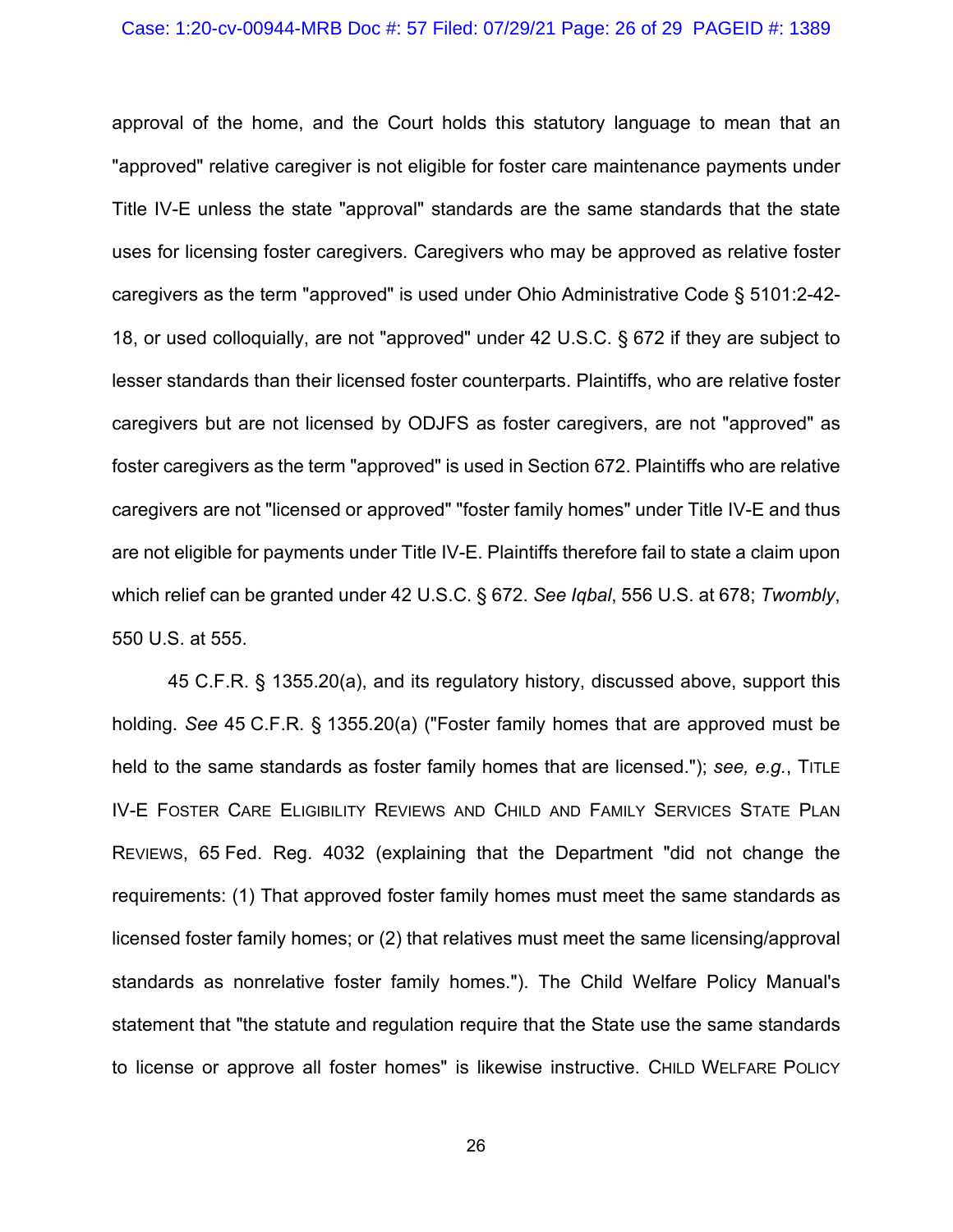MANUAL § 8.3A.8(c). Similarly, the Children's Bureau's reminder to encourage relative foster caregivers to become licensed to receive greater financial support, through foster care maintenance payments, suggests that full state licensure is required before a state can request partial reimbursement from the federal government under Title IV-E. *See*  (Doc. 50-2 PageID 1217) (Log No. ACYF-CB-IM-20-08, Information Memorandum (2020)).

## **iv. Plaintiffs' reliance on** *D.O. v. Glisson*

Contrary to Plaintiffs' argument otherwise, the U.S. Court of Appeals for the Sixth Circuit's ("Sixth Circuit") decision in *D.O. v. Glisson*, 847 F.3d 374 (6th Cir. 2017), is not dispositive of the issue of whether a related, non-licensed foster caregiver in Ohio is an "approved" "foster family home" under 42 U.S.C. § 672. In *Glisson*, the Sixth Circuit held that Title IV-E confers an individually enforceable right to foster care maintenance payments and foster families can enforce that right under 42 U.S.C. § 1983. <sup>14</sup> 847 F.3d at 378, 381.

The Sixth Circuit noted that, if a state's "failure to make [foster care] maintenance payments turns on the distinction between relative and non-relative foster care providers, it plainly violates federal law." *Id.* at 383. Ohio, though, does not distinguish foster caregivers based on relative status but on whether a caregiver and his or her home has been licensed under Ohio law. Stated differently, Ohio is not declining to pay Plaintiffs federal foster care maintenance payments because Plaintiffs are related; instead, Ohio is

<sup>14</sup> *Accord New York State Citizens' Coalition for Children*, 922 F.3d 69; *Cal. State Foster Parent Ass'n v. Wagner*, 624 F.3d 974 (9th Cir. 2010). *But see Midwest Foster Care & Adoption Ass'n v. Kincade*, 712 F.3d 1190 (8th Cir. 2013) (holding that Title IV-E does not confer a privately enforceable right to foster care maintenance payments under Section 1983); *31 Foster Children v. Bush*, 329 F.3d 1255 (11th Cir. 2003) (same).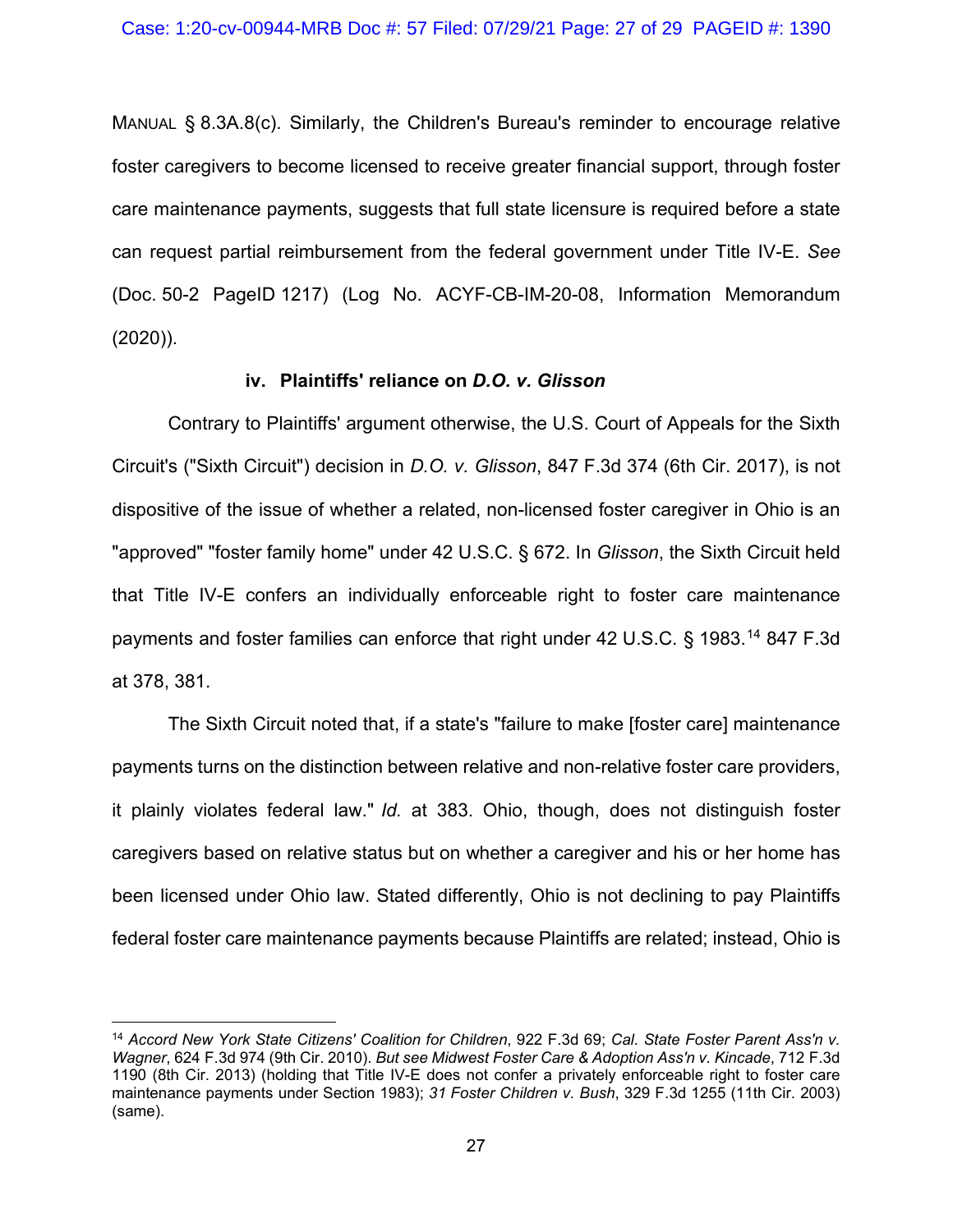#### Case: 1:20-cv-00944-MRB Doc #: 57 Filed: 07/29/21 Page: 28 of 29 PAGEID #: 1391

declining to pay Plaintiffs federal foster care maintenance payments because Plaintiffs who are relative caregivers are not licensed foster caregivers under Ohio law and Title IV-E requires a caregiver to be fully licensed by the state before a caregiver is eligible for foster care maintenance payments. Moreover, although the Sixth Circuit found that the appellant in that case, a great aunt of a foster child in Kentucky, was an approved foster care provider under Title IV-E because Kentucky conducted a standard home evaluation and criminal background check prior to placing the child in her care, the Sixth Circuit's finding hinges on the application of Kentucky's child welfare laws to the facts of that individual appellant. *See id.* at 384. The facts of this case require this Court to apply Ohio's child welfare laws to the facts of the individual Plaintiffs, and this Court will not extend the finding in *Glisson* regarding the appellant's status as an approved foster care provider under Title IV-E to the Plaintiffs' case.

#### **v. Summary**

As a final matter, the Court is compelled to note that this holding is not one that the Court takes lightly. Although eligible non-licensed relative caregivers can now receive state-provided payments under Ohio's KSP, the Court acknowledges Plaintiffs' dissatisfaction with the new program in light of its limited available time-period, unequal payment amount when compared to Plaintiffs' licensed foster caregiver counterparts, lack of supplementary payment amount for children with special needs, and contingency on funds being available in the Ohio Treasury. The Court acknowledges that foster children, one of Ohio's most helpless and vulnerable populations, and the relatives who care for them, certainly deserve more. The Court recognizes that a foster child's need for food, clothing, shelter, daily supervision, school supplies, personal incidentals, and travel does